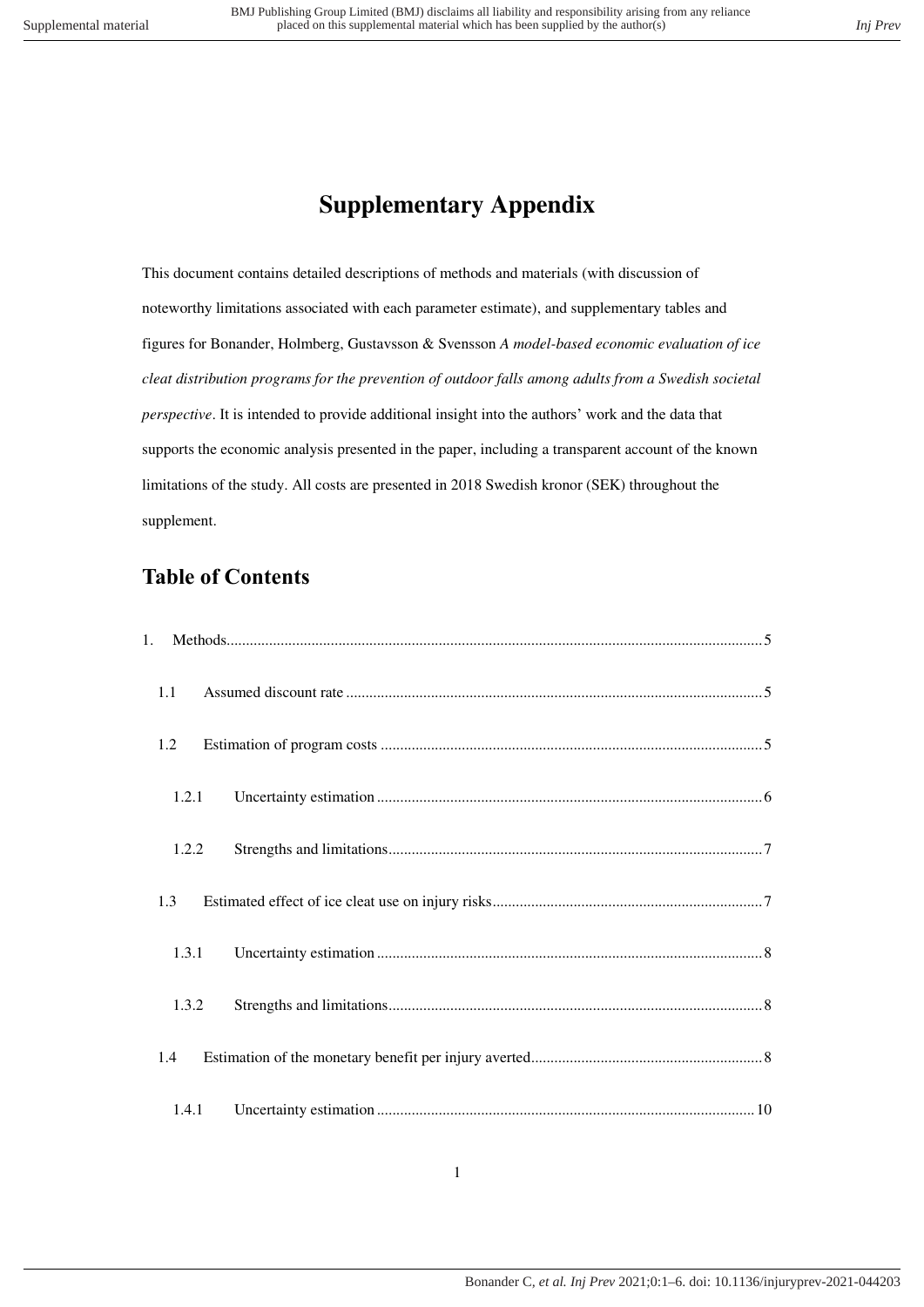|                | 1.4.2 |  |
|----------------|-------|--|
|                | 1.5   |  |
|                | 1.5.1 |  |
|                | 1.5.2 |  |
|                | 1.6   |  |
|                | 1.6.1 |  |
|                | 1.6.2 |  |
|                | 1.7   |  |
|                | 1.7.1 |  |
|                | 1.7.2 |  |
| $\overline{2}$ |       |  |
| 3              |       |  |
| 4              |       |  |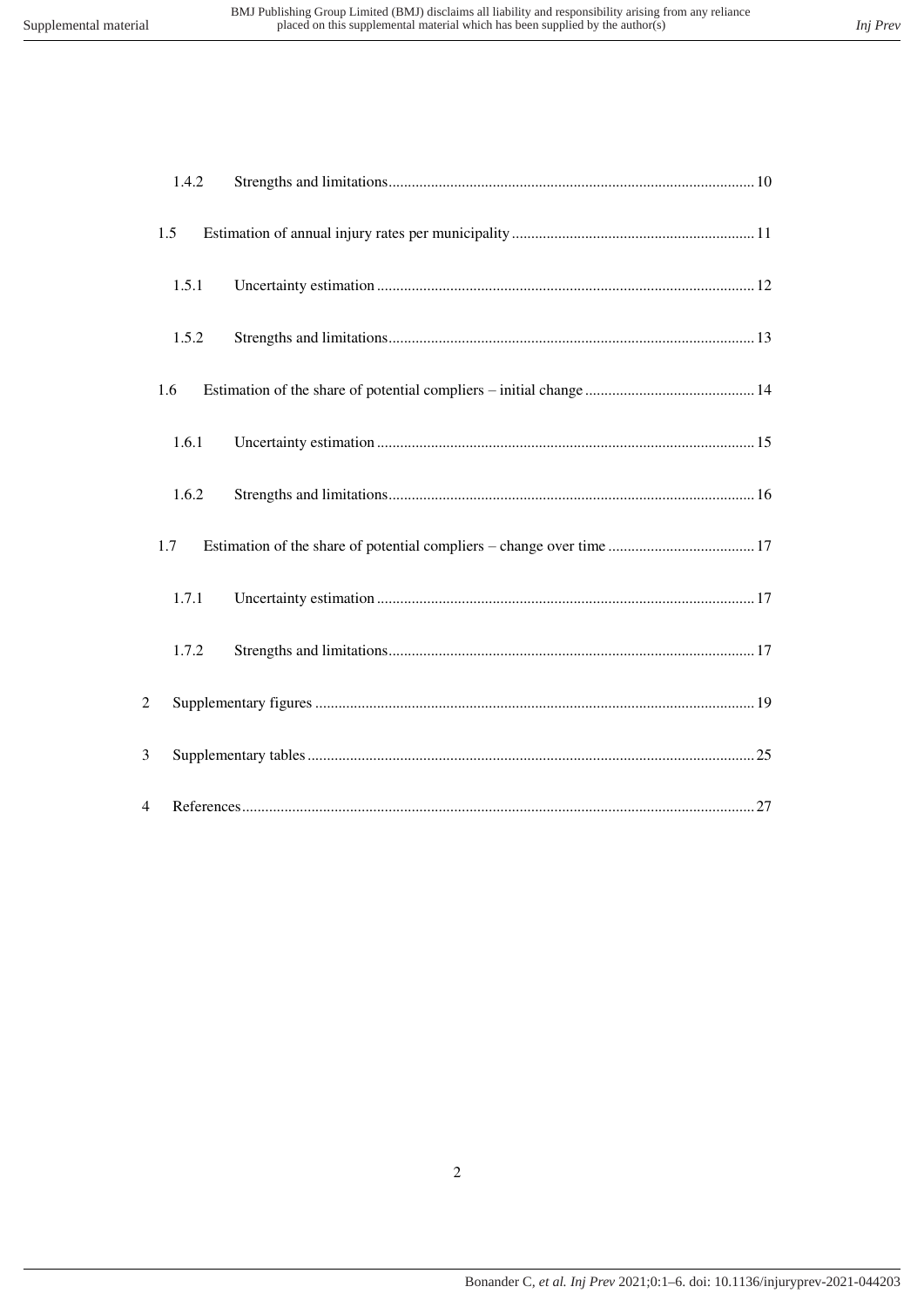# **List of supplementary figures**

| Figure S1. Distribution of reported program costs from 34 municipalities with existing or previous ice                                                                                                                |
|-----------------------------------------------------------------------------------------------------------------------------------------------------------------------------------------------------------------------|
|                                                                                                                                                                                                                       |
| Figure S2. Distribution of reported program costs by groups based on cost item reporting quality20                                                                                                                    |
| Figure S3. Number of patients (65+ years) treated at outpatient or inpatient facilities for snow or ice-                                                                                                              |
| related fall injuries (International Classification of Diseases [ICD-10] external cause code: W00) in                                                                                                                 |
| Sweden by age group over the period 2008 to 2017. Data source: National Board of Health and                                                                                                                           |
| Welfare (National Patient Register; Public data access at https://sdb.socialstyrelsen.se/if_ska/val.aspx                                                                                                              |
|                                                                                                                                                                                                                       |
| Figure S4. Effect plots for the smooth terms in the negative binomial generalized additive model<br>predicting municipality-specific injury rates. Red lines represent point estimates and their 95%                  |
|                                                                                                                                                                                                                       |
| Figure S5. Year-to-year variability in patients treated at inpatient facilities for snow or ice-related fall<br>injuries in Sweden around an average year in the period 2001 to 2019 (1 on the y-axis; multiplicative |
| Figure S6. Effect plot for the smooth term in the logistic generalized additive model predicting the                                                                                                                  |
| probability for compliance with ice cleat programs. Red lines represent point estimates and their 95%                                                                                                                 |
|                                                                                                                                                                                                                       |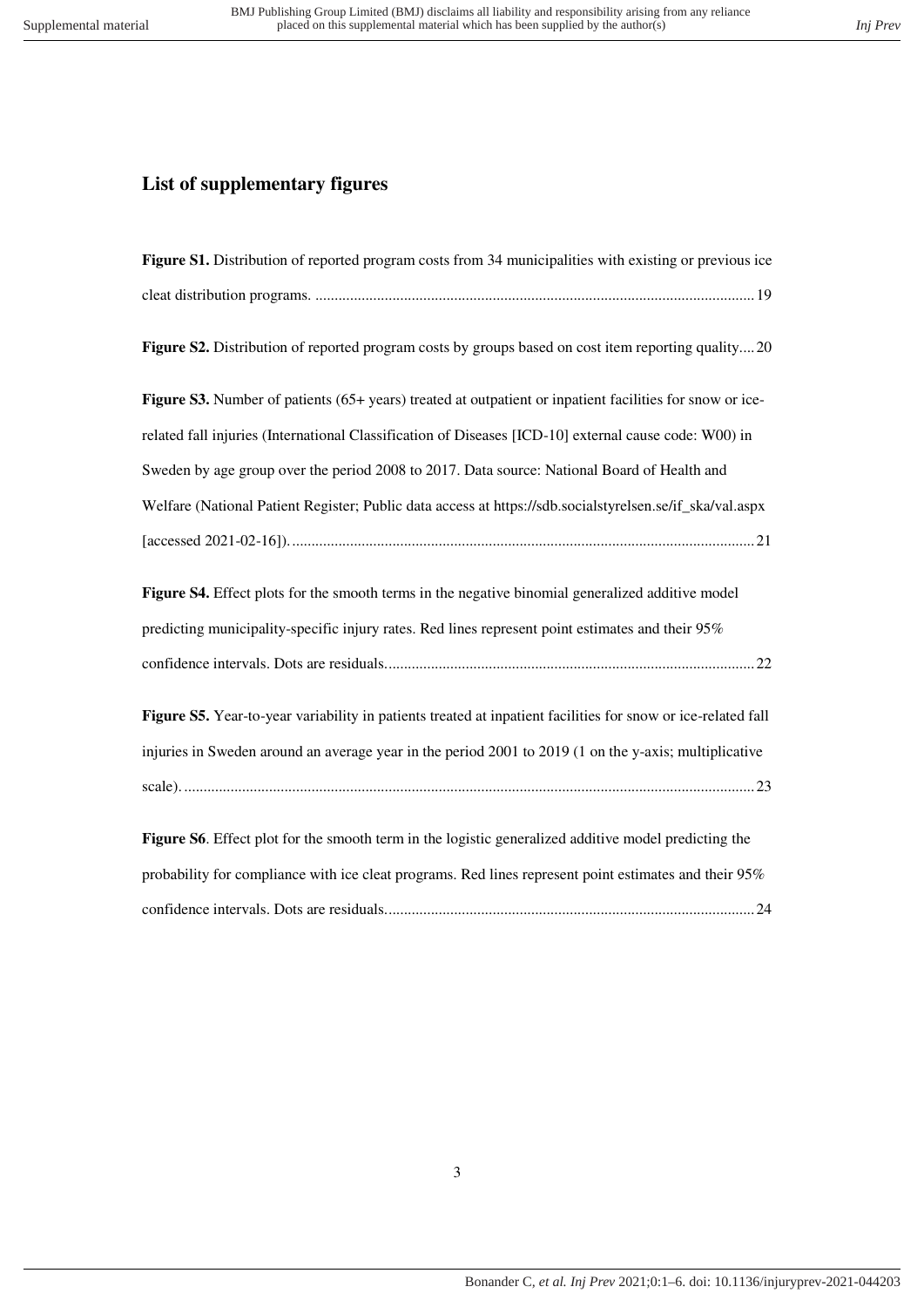# **List of supplementary tables**

| <b>Table S1.</b> Model output from the negative binomial generalized additive model predicting ice and    |  |
|-----------------------------------------------------------------------------------------------------------|--|
| snow-related injury rates in Swedish municipalities based on annual number of snow days and the           |  |
|                                                                                                           |  |
|                                                                                                           |  |
| <b>Table S2.</b> Model output from the logistic generalized additive model predicting the probability for |  |
| compliance with ice cleat programs among older adults $(65+)$ years) in Sweden based on the annual        |  |
|                                                                                                           |  |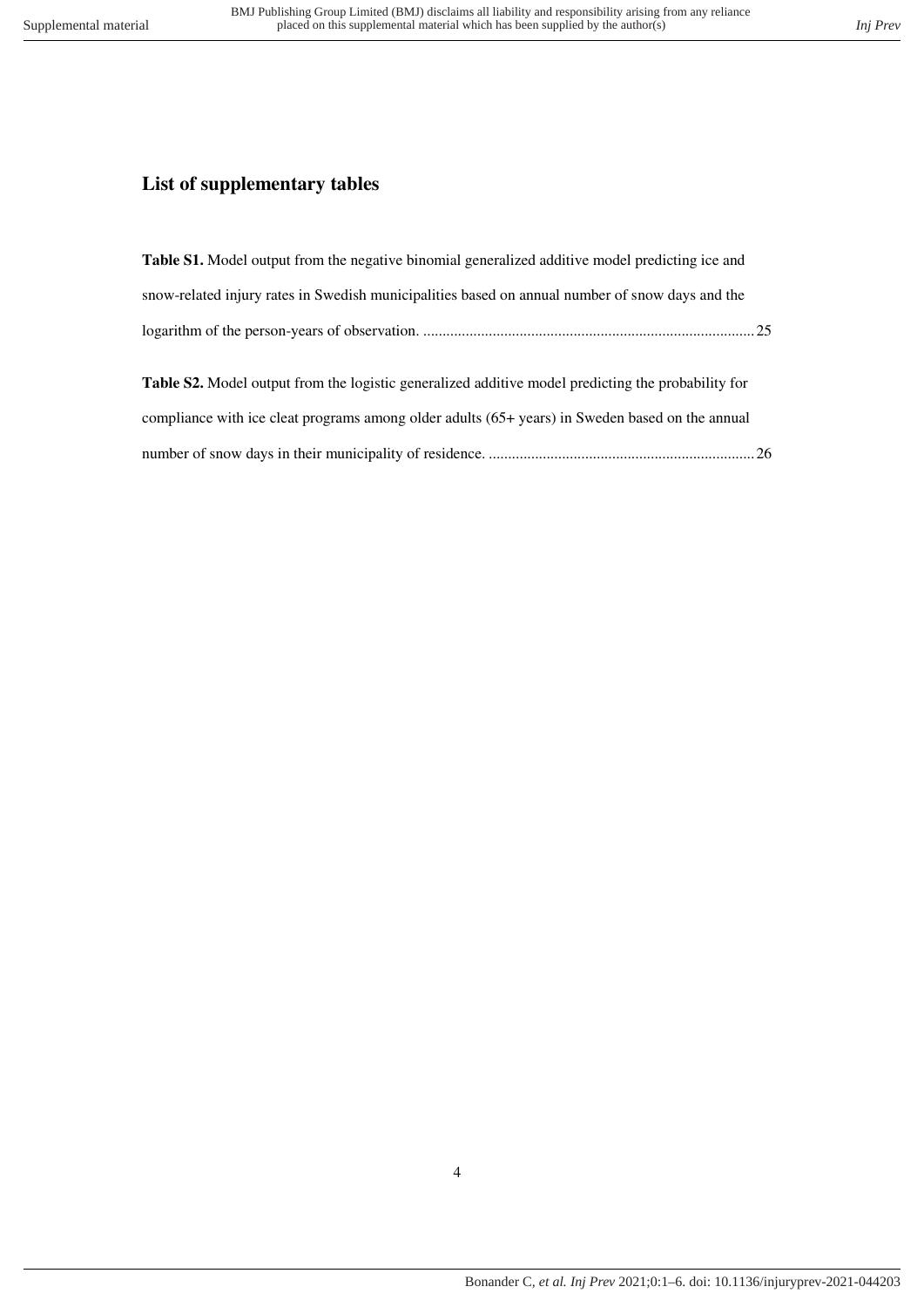# <span id="page-4-0"></span>**1. Methods**

In this section, we provide additional details about the input data and estimation of the parameters of the simulation model described in the main text. We reproduce the equation for the model here for convenience. We estimate the net present value (NPV) of an ice cleat distribution program in municipality *j* over the time period  $t = 1, 2, ..., T$ , compared to a business-as-usual scenario, using:

$$
NPV_j = \left\{ \sum_{t=1}^T \frac{1}{(1+r)^t} \left[ b \left( y_{jt} \left( \frac{\omega_t \theta_j (1/RR - 1)}{1 + \omega_t \theta_j (1/RR - 1)} \right) \right) \right] \right\} - cN_j,
$$
\n(1)

where *t* denotes time in years from baseline. The other parameters are introduced in the main text. In the upcoming subsections, we detail the data and estimation used for each.

#### <span id="page-4-1"></span>**1.1 Assumed discount rate**

We used  $r = 0.035$  to discount future benefits (i.e., 3.5% per year), which is the rate recommended by the Swedish Transport Administration (The Swedish Transport Administration, 2020). We also considered  $r = 0.05$  in our deterministic sensitivity analysis. Costs are not discounted since they all refer to the first year of the intervention, and discounting thus refers to future benefits only.

#### <span id="page-4-2"></span>**1.2 Estimation of program costs**

We sent an electronic survey to all municipalities in Sweden  $(n = 290)$  to collect data on existing ice cleat programs. Of the municipalities that reported having a previous or existing ice cleat distribution program  $(n = 78)$ , 34 reported data on total program costs and the total number of ice cleats pairs purchased by the municipality. Preferably, all costs associated with the program should be identified and valued, which include the cost of procuring and distributing the ice cleats as well as the time costs for the personnel that lead and work with the ice cleat distribution program.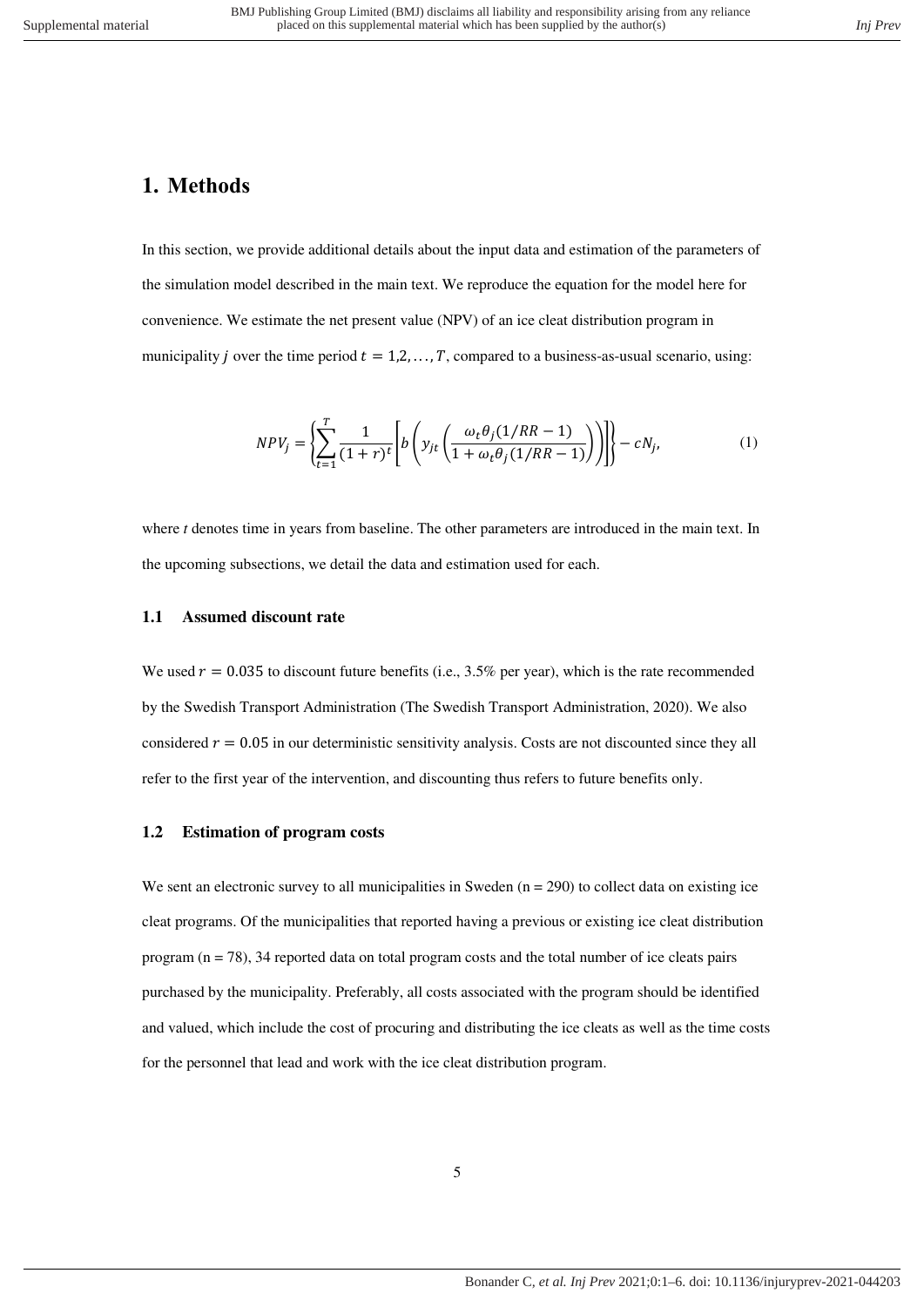The obtained cost data varied in quality; some municipalities only reported a total program cost without specifying which cost items were included in their calculations ( $n = 14$ ). The remaining municipalities reported which cost items they considered. Most of these municipalities reported only the procurement and distribution costs (cost of ice cleats,  $n = 12$ ), while others provided high-quality data on ice cleat costs, staff costs and (when applicable) the cost of media campaigns related to the program  $(n = 8)$ .

A histogram of the obtained cost data is presented in Figure S1. Overall, the average reported program cost per purchased pair of ice cleats was 89.9 SEK (SD: 56.8, range: 24.0 to 279.0). We compare the reported costs by groups based on reporting quality in Figure S2. The mean cost estimate was slightly lower in the group that only reported ice cleat costs, but there was no significant differences in means depending reporting quality according to a one-way analysis of variance (ANOVA;  $p = 0.35$ ), nor in medians according to a Kruskal-Wallis test ( $p = 0.47$ ). We also found no evidence of a relationship between program cost per ice cleat and program scale (as measured by the number of purchased ice cleats; Spearmans's rho =  $0.1$ , p =  $0.56$ ), indicating that the scale of the program is not an important biasing factor in our economic model.

In our model, we make the simplifying assumption that the municipality buys one pair of ice cleats for each population member over the age of 65 years to estimate the total program cost in a specific municipality. This number is based on the total program cost for an average program and should, in addition to the costs of ice cleats, also include administration costs and the cost of media campaigns (as reported by our sample of municipalities with existing programs).

#### <span id="page-5-0"></span>*1.2.1 Uncertainty estimation*

In the probabilistic sensitivity analysis, we use the mean and standard error of the logarithm of the cost per purchased ice cleat from survey data to simulate costs assuming a log-normal distribution. In the deterministic analysis, we consider a scenario where we replace the mean cost with highest reported cost (279 SEK).

6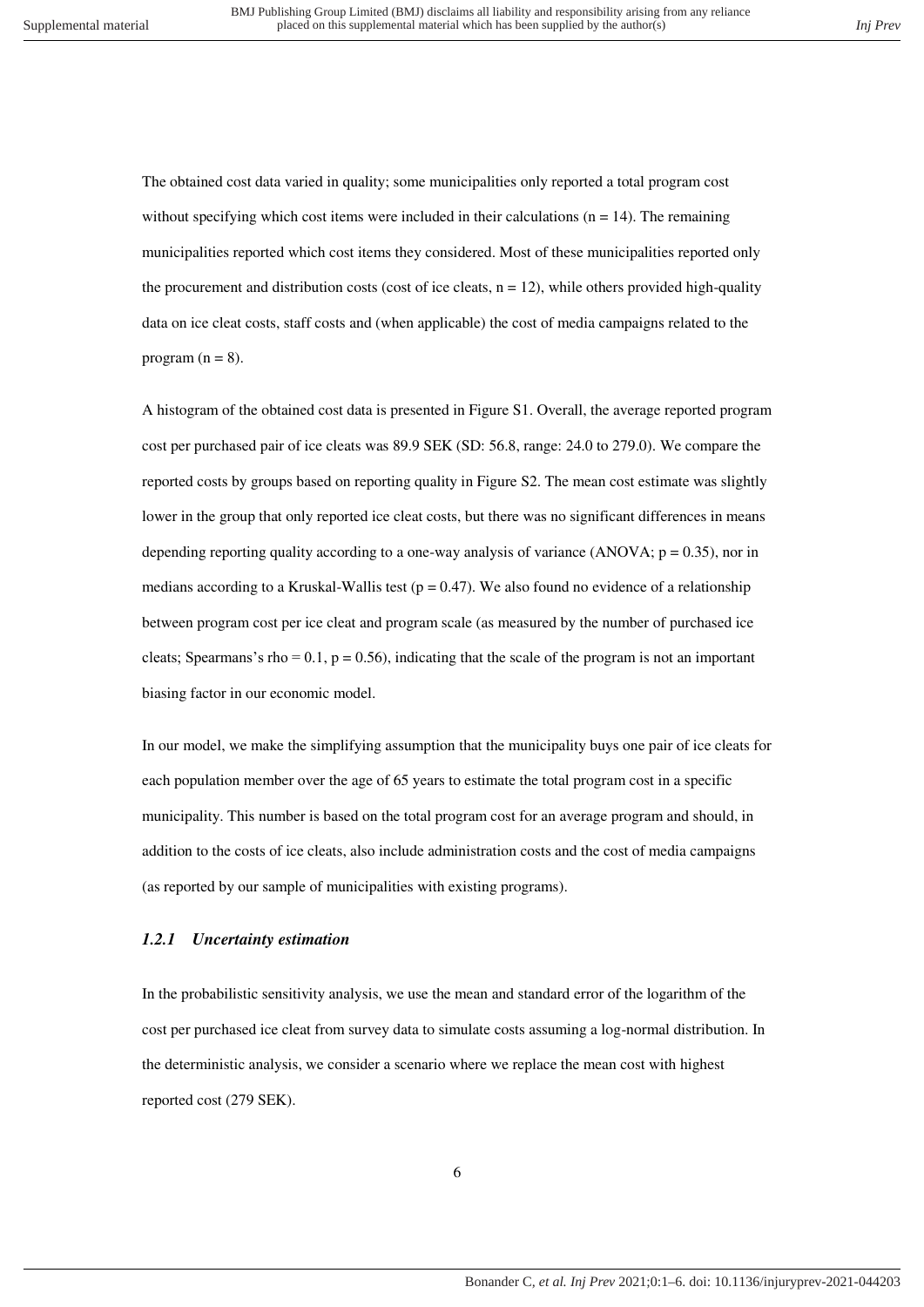# <span id="page-6-0"></span>*1.2.2 Strengths and limitations*

## *Strengths:*

- We use data from 34 existing programs in Sweden to estimate costs.
- There is no evidence of scaling effects on costs depending on program size.

# *Limitations:*

We lack insight into the exact calculations (i.e., data per cost item) used by many municipalities. However, the cost data is consistent across groups of municipality based on reporting quality.

#### <span id="page-6-1"></span>**1.3 Estimated effect of ice cleat use on injury risks**

We rely on data from a randomized controlled trial (RCT) conducted on 109 older adults (age range: 65-96 years) in Wisconsin, USA (McKiernan, 2005). To our knowledge, this is the only study that provides a credible estimate of the causal effect of ice cleats on falls and fall-related injuries. The study is relatively small and the estimates, which are based on only a few events, are thus imprecise. The estimated *RR* for falls is 0.45 (95% CI: 0.23-0.85). For injurious falls, the estimated *RR* is 0.1 (95% CI: 0.02-0.53).

There are reasons to suspect that these estimates may be overly optimistic. For instance, the trial sample only includes individuals who had fallen at least once during the previous year. While it is not directly obvious that the *RR* would differ from a general population sample, one could suspect that the efficacy might be smaller in healthier groups.

In addition, the estimate for injurious falls is only based on 11 events (10 in the control group, 1 in the treatment group), and can therefore be characterized as an extreme estimate based on very little data. The *RR* for falls is based on 62 events (43 in the control group, 19 in the treatment group). While we are more interested in the effect on injurious falls, we believe that the more conservative estimate for falls may be more appropriate given the sample size it is based on. Further, ice cleats are designed to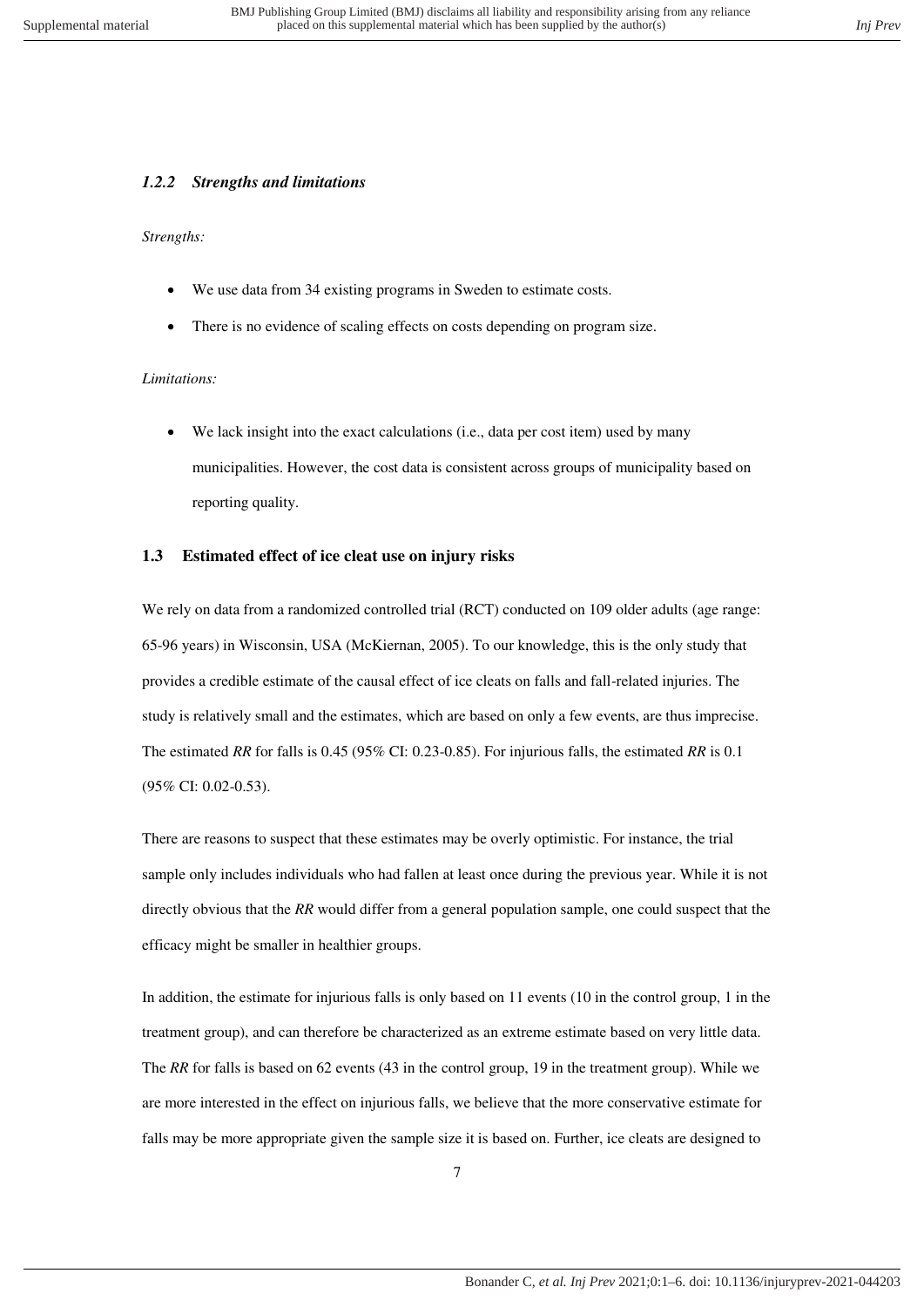reduce the risk of injury via a reduction in fall frequency. Unless ice cleats also have an effect on injury severity, a reduced fall risk could serve as a reasonable proxy for reduced injury risk. We therefore rely on the *RR* for falls in our base case estimation, which is more conservative than relying on the estimate for injurious falls.

#### <span id="page-7-0"></span>*1.3.1 Uncertainty estimation*

We assume a log-normal distribution for the *RR*, with standard errors derived from the reported confidence intervals, in our probabilistic analyses. In our deterministic sensitivity analyses, we decreased the assumed effect by half ( $RR = 0.73$ ) and by three-quarters ( $RR = 0.875$ ), given our concern that the effect size may be overstated for a general population of older adults.

#### <span id="page-7-1"></span>*1.3.2 Strengths and limitations*

*Strengths:* 

 We rely on estimates from an RCT, which is the gold standard for estimating the causal effects of treatments.

#### *Limitations:*

- The effect estimate comes from a single study with a small sample.
- The estimate is based on a sample of older adults from the US who had a history of falls, and may not be directly generalizable to our target population.

#### <span id="page-7-2"></span>**1.4 Estimation of the monetary benefit per injury averted**

We used the most recent estimates of the monetary value of an averted pedestrian fall injury  $(b \text{ in}$ Equation (1)) used for economic evaluations by the Swedish Transport Administration (3 380 826 SEK) (The Swedish Transport Administration, 2020), as we believe that this is the most relevant estimate for the context of our study. An English summary of their guidelines can be found [here](https://www.trafikverket.se/contentassets/4b1c1005597d47bda386d81dd3444b24/asek-7.0--2020/19_english_summary_a7-200814.pdf) [accessed 2021-02-18]. Generally speaking, the monetary benefit per injury averted (from a societal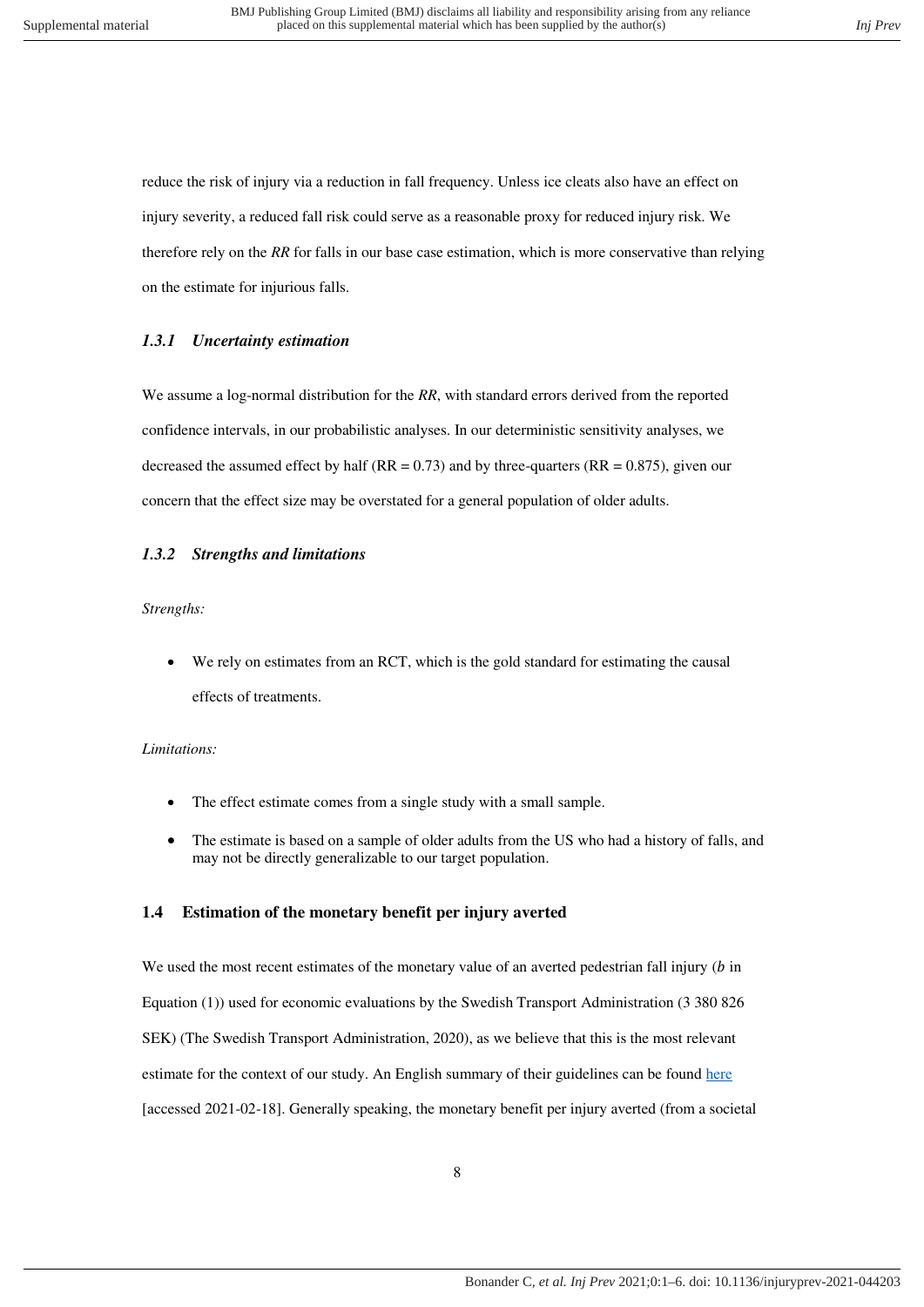$\overline{a}$ 

perspective) is a combination of the reduced material costs in terms healthcare utilization, production loss (e.g., due to sick leave or death), administration costs, material damage to property, and informal care (e.g., by family or friends), in addition to the willingness to pay for an averted injury in the population (The Swedish Transport Administration, 2020). The willingness to pay is intended to reflect the utility loss from physical and psychological suffering in monetary terms.

Given that our target population is above the standard retirement age in Sweden, we subtracted costs related to production loss (34.7% of the total material costs according to (Olofsson, Gralén, et al., 2016)), which is 56 075 SEK  $*(1-0.347) = 36\,612$  SEK. This gives an adjusted monetary benefit of 3 361 363 SEK, which we used in our main analyses. This adjustment does not affect the end result to a meaningful extent, as the majority of the estimated benefits per averted injury (3 324 751 SEK, 98.3%) are related to the estimated willingness to pay for an averted pedestrian fall injury. Fatal falls are not included in this figure due to a very low fatality risk related to pedestrian falls<sup>1</sup>.

The willingness to pay estimate is based on a stated preference survey using the so-called chained approach, which combines willingness to pay and standard gamble questions, conducted by Olofsson, Persson *et al* (2016) (n = 880). The survey was conducted on the behalf of the Swedish Transport Administration to estimate the value of QALYs lost due to fatal and non-fatal traffic-related accidents in Sweden. These estimates were then related to the average QALY loss per pedestrian fall injury, which is based on EQ-5D follow-up surveys collected from a sample of individuals injured and treated (emergency and/or inpatient care) for pedestrian falls in Sweden (n = 256, mean age: 64 years, average estimated QALY loss: 1.387) (Olofsson, Gralén, et al., 2016). The surveys were collected up to a year after the event, and extrapolated to the remaining expected life years per respondent with a

<sup>&</sup>lt;sup>1</sup> According to public use data from the Swedish National Patient and Cause of Death registers (accessed 202102-16 via the National Board of Health and Welfare's website; [www.socialstyrelsen.se\)](http://www.socialstyrelsen.se/), 30 people above the age of 65 years died due to a snow or ice-related fall (ICD-10 code: W00) in Sweden between 2008-2017. Meanwhile, 53 791 patients over 65 years were treated at inpatient and/or outpatient facilities due to non-fatal snow or ice-related falls, which implies a very low case-fatality rate.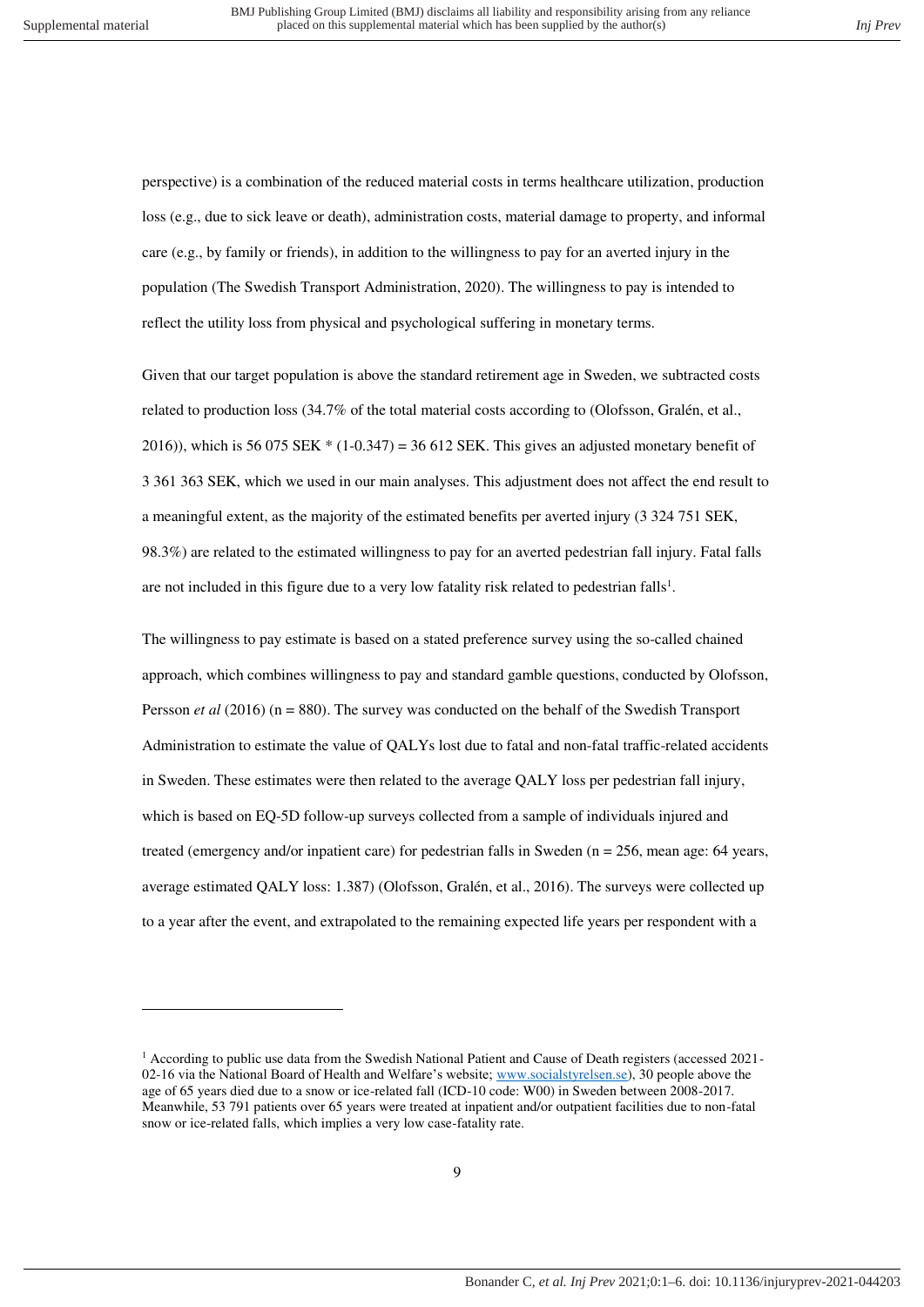<span id="page-9-0"></span>discount rate of 3.5% per year as recommended by the Swedish Transport Administration (The Swedish Transport Administration, 2020).

## *1.4.1 Uncertainty estimation*

In the main text, we present a deterministic sensitivity analysis based on an alternative (lower) willingness to pay estimate given its central role in the estimated monetary benefit per injury averted. Our choice of alternative is based on the observation that the implied willingness to pay per QALY assumed by the Swedish Transport Administration is approximately 2 400 000 SEK, which is about five times the number recommended for reimbursement decisions within the healthcare sector in Sweden (500 000 SEK) (Socialstyrelsen, 2011). Assuming this willingness to pay per QALY instead, the estimated monetary benefit per injury averted is reduced to  $(1.387*500 000) + (36 612) = 730 112$ SEK. We used this figure in our sensitivity analysis.

#### <span id="page-9-1"></span>*1.4.2 Strengths and limitations*

#### *Strengths:*

 Estimates of monetary benefits per averted injury are directly relevant to the decision-making context in this study; they are used by the Swedish Transport Agency and based on data from a Swedish samples.

#### *Limitations:*

 The QALY estimates are based on a sample that is, on average, younger than our target population. All else being equal, the extrapolation to remaining life years is therefore likely to overestimate the QALYs lost for an average person aged 65+ years. However, older people are more fragile and likely to suffer from severe injury after a fall, which speaks for a potential bias in the opposite direction as well. We also note that the age distribution of older people (65+ years) treated at inpatient and outpatient facilities for ice and snow-related fall injuries has the highest density at 65 years (Figure S3), indicating that a sample with a mean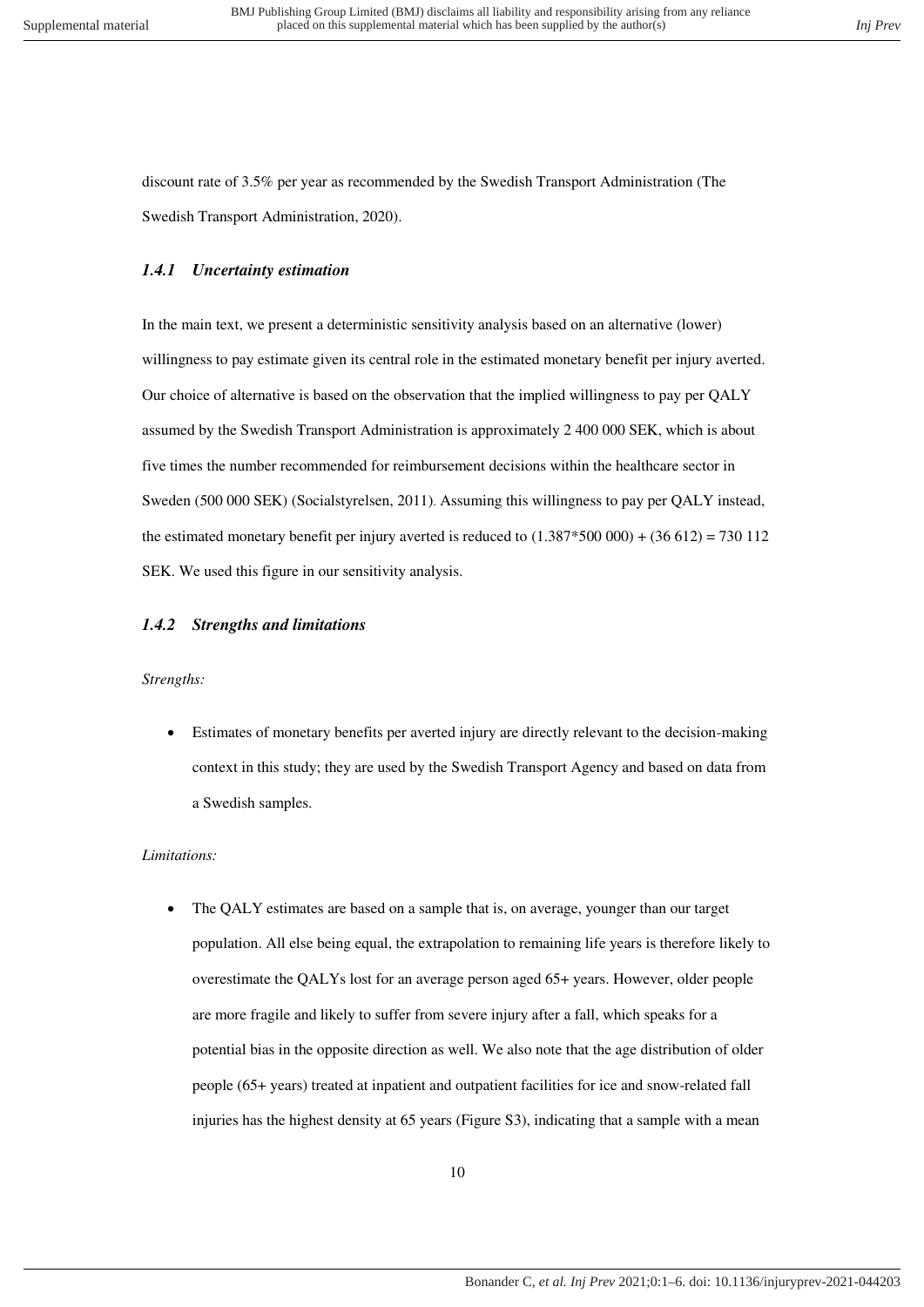age of 64 years (as was used to estimate lost QALYs) may be reasonably accurate for our target population.

 Willingness-to-pay studies to identify the monetary value of the health risks are known to have potential biases, such as hypothetical bias (overstating WTP because no real transaction is made) and scope bias (difficult for respondents to assess how WTP relates to small changes in baseline risks).

#### <span id="page-10-0"></span>**1.5 Estimation of annual injury rates per municipality**

The National Board of Health and Welfare supplied us with aggregate, municipality-level data on the number of patients aged 65 years or above treated for snow and ice-related injuries (International Classification of Diseases [ICD-10] external cause code: W00) as reported to the Swedish National Patient Register. For each municipality ( $n = 290$ ), we received an aggregate sum of patients treated at outpatient and/or inpatient facilities over the period 2008-2017.

We obtained data on age- and period-specific population size for each municipality from Statistics Sweden (based on data from the total population register), which we used to determine the number of person-years of observation in each municipality.

Finally, the Swedish Meteorological and Hydrological Institute (SMHI) supplied us with estimates of the yearly number of days with snow cover per municipality. The values were interpolated from 338 measurement stations located around the country (collecting data on snow depth) and correspond to estimates for the regional center in each municipality (averaged over the period 2003 to 2018).

#### *Statistical model*

We modelled the total number of patients across the entire 10-year period  $(O_j)$  as a function of annual number of snow days  $(S_j)$  and person-years of observation  $(P_j)$ . We used the *mgcv* package for *R* to fit a negative binomial generalized additive model with automatic knot selection for the spline terms. The model can be expressed as: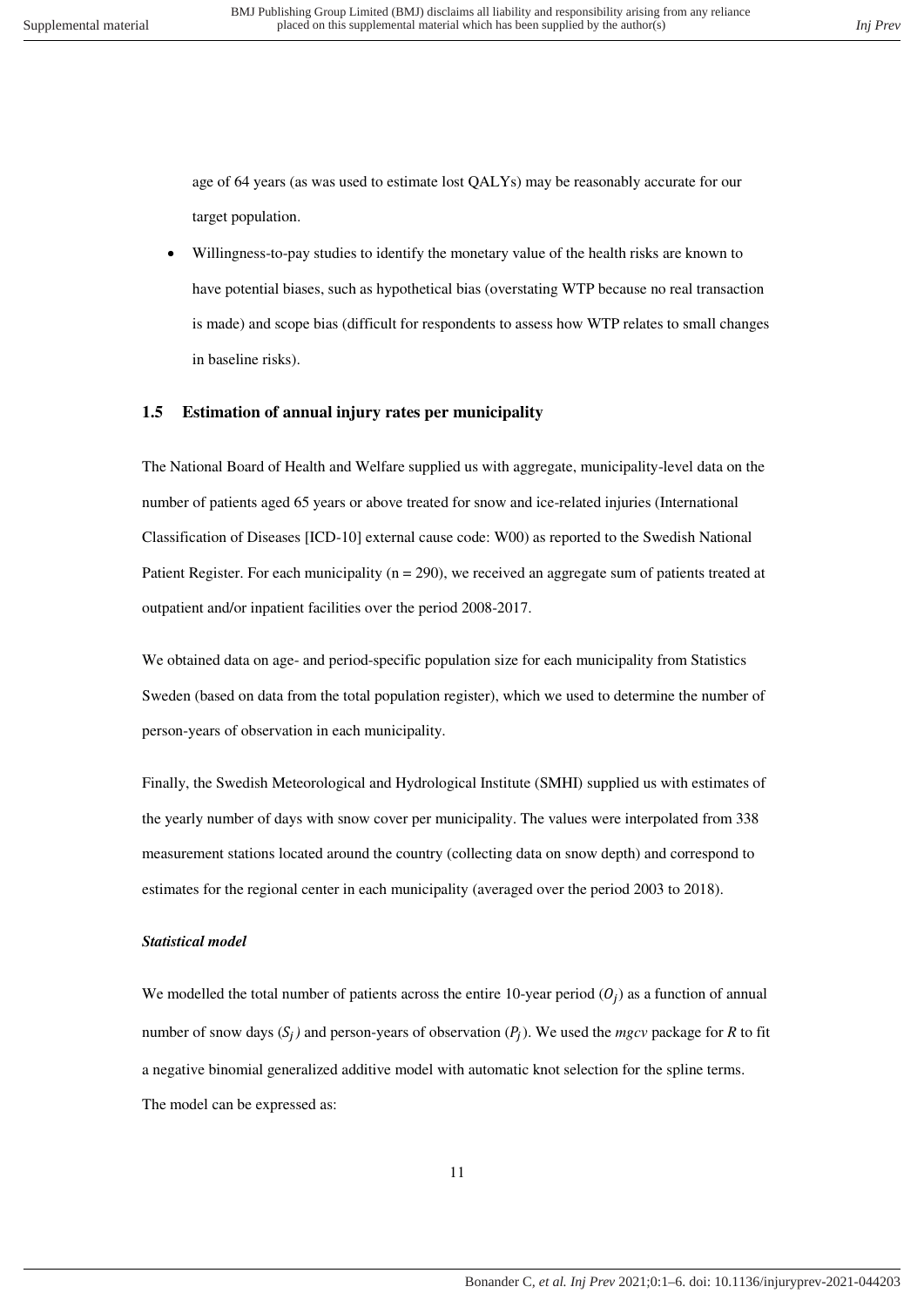$$
\ln O_j = \alpha + f(S_j) + f(\ln P_j) + \epsilon_j
$$

where  $\alpha$  is the intercept,  $f(S_j)$  and  $f(\ln P_j)$  are flexible spline terms and  $\epsilon_j$  is the error term. The model output and estimated splines are presented in Table S2 and Figure S4, respectively. To estimate  $y_j$  for our simulation model (Equation (1)), we computed an annualized number of patients using  $\hat{y}_j =$  $\exp(\widehat{\ln 0_i})/10$ .

## <span id="page-11-0"></span>*1.5.1 Uncertainty estimation*

We used the point estimate  $\ln \overline{O}_j$  and its associated standard error (on the log scale, obtained using the *predict* function in R) to simulate the conditional mean injury rate in a given municipality depending on its age-matched population size and climate. We assumed a log-normal distribution for the conditional mean.

The number of ice and snow-related injuries can also vary heavily from year to year within the same municipality. As we do not have access to annual data for each municipality, we used the relative year-to-year variability around an average year at the national level to characterize yearly fluctuations around the municipality-specific conditional means. We restricted this analysis to inpatient data in order to gain access to a longer time series (2001-2019; publicly available data from the National Board of Health and Welfare; [www.socialstyrelsen.se](http://www.socialstyrelsen.se/) [accessed 2021-02-16]). The time series is presented in Figure S5. In each draw of the simulation, we drew a random number from a log-normal distribution with the same mean and standard deviation as the data in the figure. The resulting number is used as a multiplicative factor  $x_t$  to model the yearly variation around the estimated conditional mean. The estimated injury rate at time *t* and municipality *j* is then given by  $\hat{y}_{jt} = x_t \hat{y}_t$ .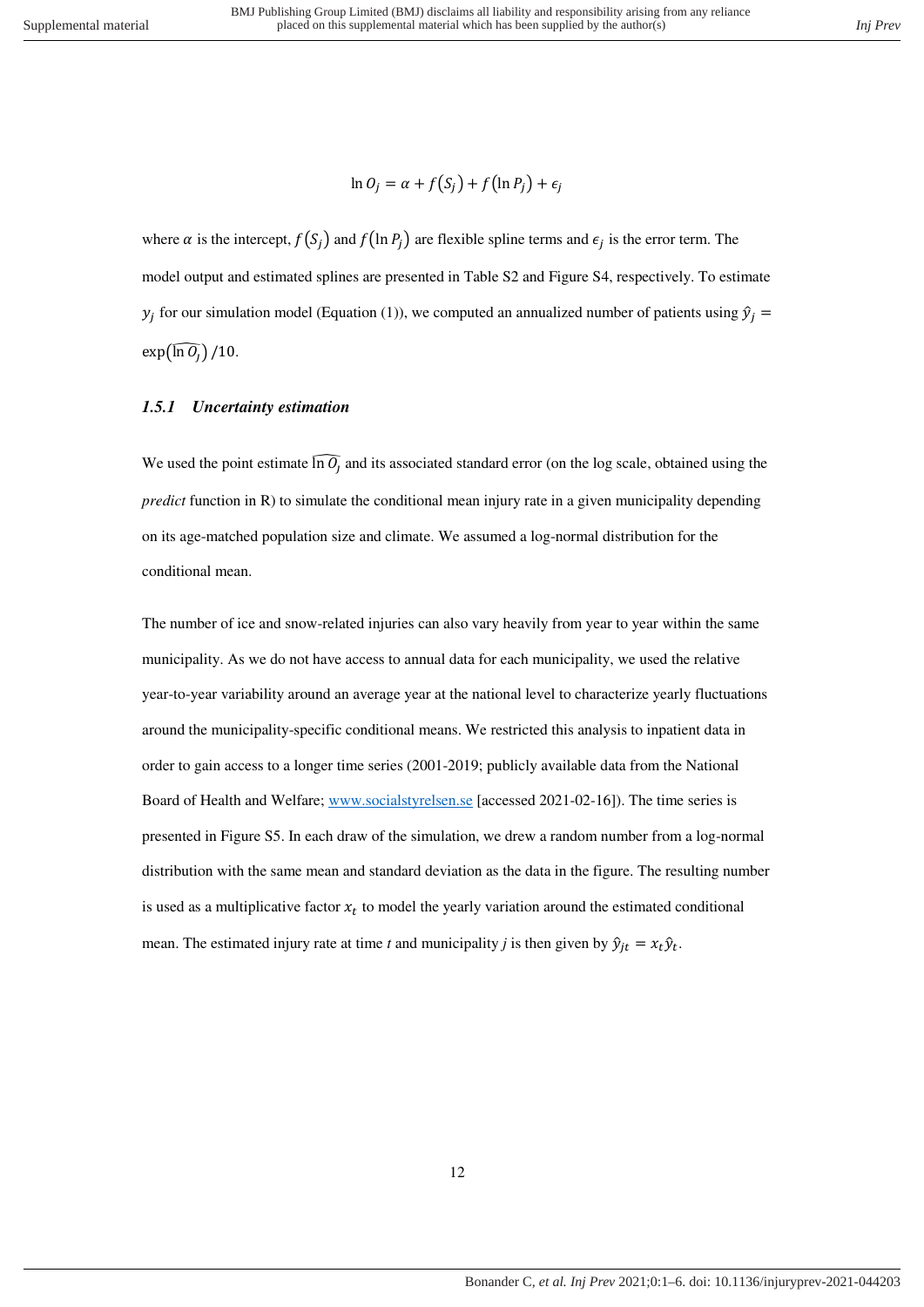## <span id="page-12-0"></span>*1.5.2 Strengths and limitations*

#### *Strengths:*

- Swedish population registries contain virtually complete data on population size (Ludvigsson et al., 2016).
- The Swedish National Patient Register has complete national coverage of outpatient and inpatient facilities, and the data is considered to be of high quality (Ludvigsson et al., 2011).
- We can model local annual injury rates as a function of climate and population size.

#### *Limitations:*

- Potential coding errors (e.g., missing external cause codes) in the hospital data may lead to underestimation of the true injury rate per municipality. This could, in turn, lead to an underestimation of the absolute intervention effect in our simulations.
- Seventy-eight municipalities have already implemented ice cleat programs (74 of them after 2012), and the effects from these may be present in some municipality-years during the period. This would artificially lower the baseline rate and, because we use relative effect measures to model effects on injury rates, this could bias the overall result towards the null (i.e., underestimate the actual effect of the existing ice cleat programs). Our data do not allow us to separate the already treated municipality-years. However, we believe that the effect on the overall result is likely to be small. The most substantial part of the effect is likely limited to the first intervention year (Bonander & Holmberg, 2019), and because our data represents an aggregate over the period 2008-2017, the influence of the interventions on the periodaverage rate should be relatively small.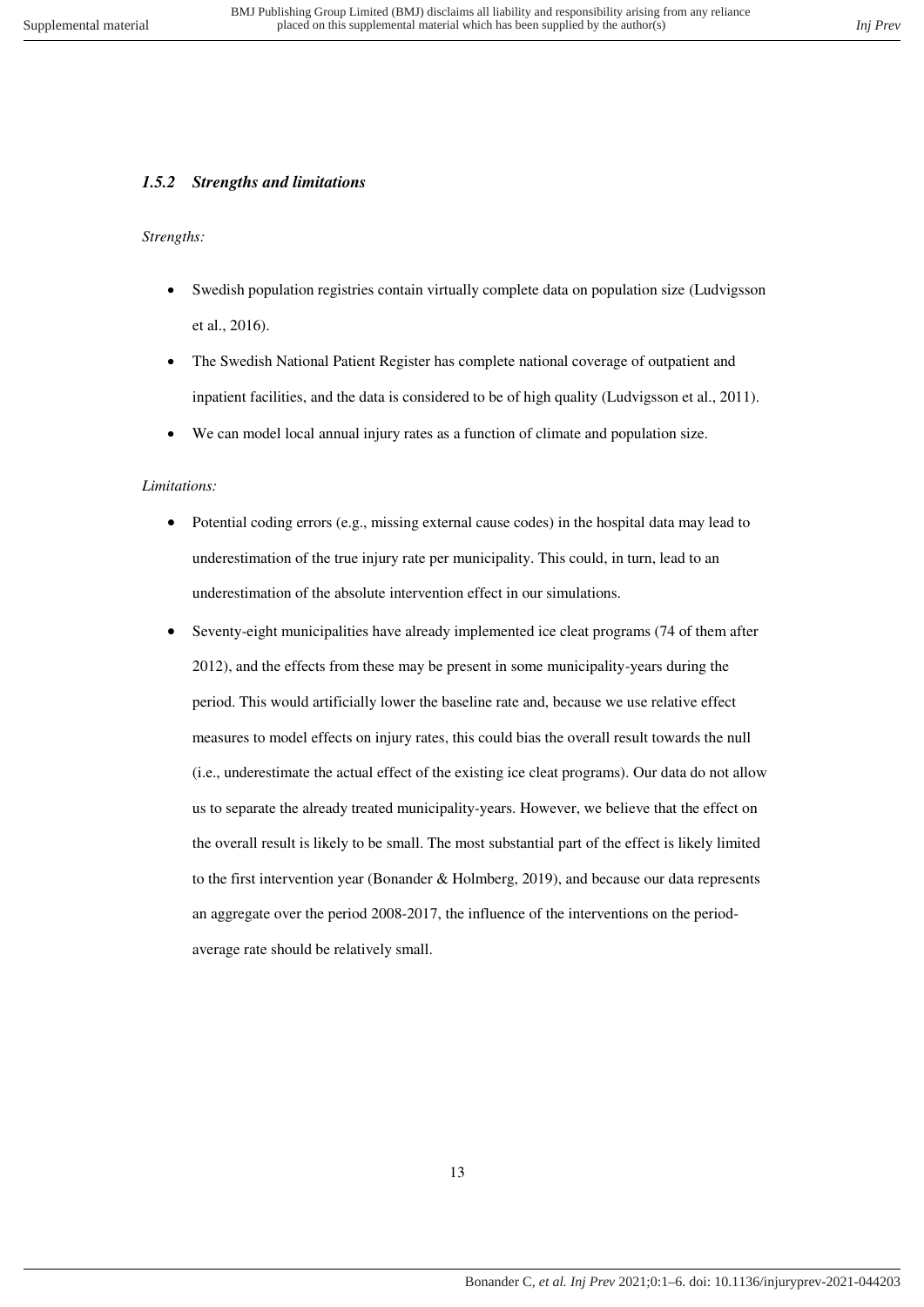#### <span id="page-13-0"></span>**1.6 Estimation of the share of potential compliers – initial change**

Conceptually, we consider the population to consist of three different groups, only one of which will be susceptible to change. First, we have the always-takers. This group would own and (always or almost always) use ice cleats during icy road conditions even without a program, and will therefore not contribute to the effect of the program. The same is true for the never-takers, who will not change their behavior even when presented with the option to obtain a free pair of ice cleats. Finally, we have our group of interest; the potential compliers. These individuals do not currently use ice cleats, but will change their behavior because of the program.

Estimating the proportion of compliers presents some challenges, as it requires data on current usage rates in addition to some way to discern potential compliers from never-takers. A crude option would be to assume that all current non-users will start using ice cleats, but doing so would likely overestimate the effect of the program. Instead, we attempt to estimate the share of potential compliers as a subset of non-users who have a positive attitude towards the efficacy of ice cleats.

To estimate the share of potential compliers in each municipality, we obtained data from a national survey sent to random population sample aged 18-79 years by the Swedish Civil Contingencies Agency in 2007 (n = 4608 respondents aged 65-79 years; response rate:  $62.1\%$ ). The general aim of the survey was to inquire about individual safety practices and attitudes towards safety measures. Among a large battery of questions, the survey asked respondents if they wear ice cleats during icy road conditions (or similar; e.g., studded footwear), as well as questions about their beliefs about the personal utility of ice cleats as a risk reduction measure. Our best theoretical prediction, based on theories of behavior change related to injury prevention (Gielen & Sleet, 2003), is that individuals who report never or almost never using ice cleats during icy road conditions ("non-users"), but state that they have a positive perception of their efficacy ("I believe that ice cleats are important or very important for increasing my safety during slippery road conditions") could be potential compliers. On the other hand, non-users who have a negative or indifferent perception of the efficacy of ice cleats would likely not change their behavior (i.e., remain non-users even with a program).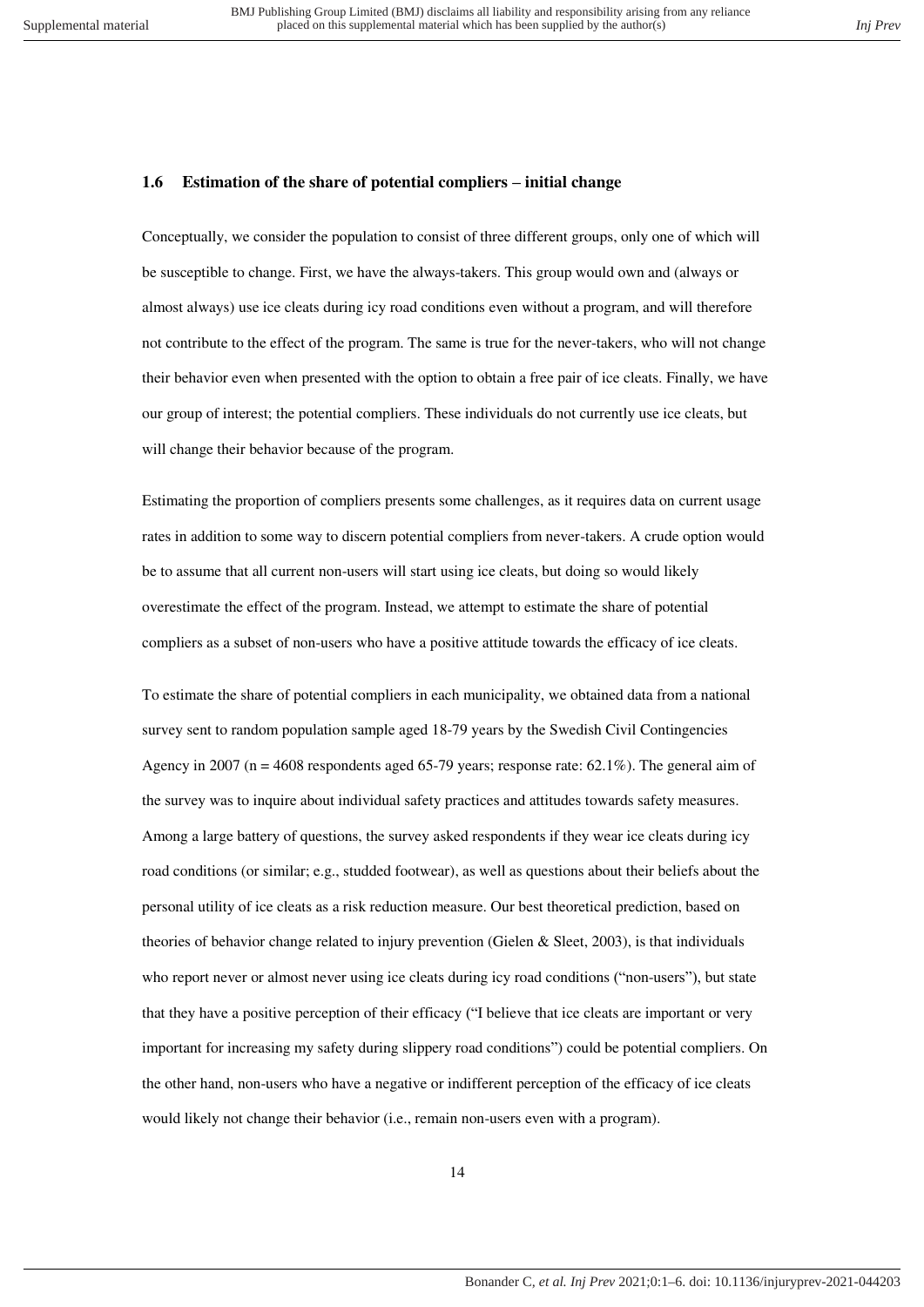The survey data also contained information about each individual's municipality of residence. We combined the questions about ice cleat use and attitudes to obtain estimates of the proportion of compliers ("non-users with a positive attitude towards the efficacy of ice cleats") in the age group over 65 years in municipality *j*. Specifically, we fit a logistic generalized additive model with cubic splines (using the *mgcv* package for R (Wood, 2011)) to model potential compliance as a function of the annual number of snow days in the municipality (Table S2). This model allows us to estimate the proportion of compliers in a municipality depending on its climate. This number gives us the estimate of the initial change ( $\theta_j$  in Equation (1)).

On average, our data imply that the baseline proportion of ice cleat users in the target population is 0.52 (52%). This number is close to a more recent estimate from a similar survey from 2014 (Gustavsson et al., 2020), which, unfortunately, lacks the attitude question needed to estimate the share of potential compliers. Nonetheless, the similarity in usage rates between the older and newer surveys implies that time trends in ice cleat use are not a large issue for the validity of our model.

Overall, the estimated share of compliers in the survey data is 0.25 (25%). We stress that the validity of this number is difficult to verify. According our survey of municipalities who have implemented ice cleat programs, about 40% of their target population obtained a free pair of ice cleats during the program. However, this figure likely contains both individuals who already owned a pair of ice cleats in addition to new users. In that sense, our estimate is likely to be closer to the truth.

## <span id="page-14-0"></span>*1.6.1 Uncertainty estimation*

We used the conditional mean estimate in each municipality and its associated standard error from the logistic model (on the logit scale; obtained using the *predict* function in R) to simulate the initial compliance in each municipality in the probabilistic sensitivity analysis. We assumed a normal distribution on the logit scale, and then transformed the logits to proportions.

However, the main source of uncertainty in this parameter is not sampling uncertainty; it is the conceptual uncertainty related to the ability of the survey responses to capture true compliance as well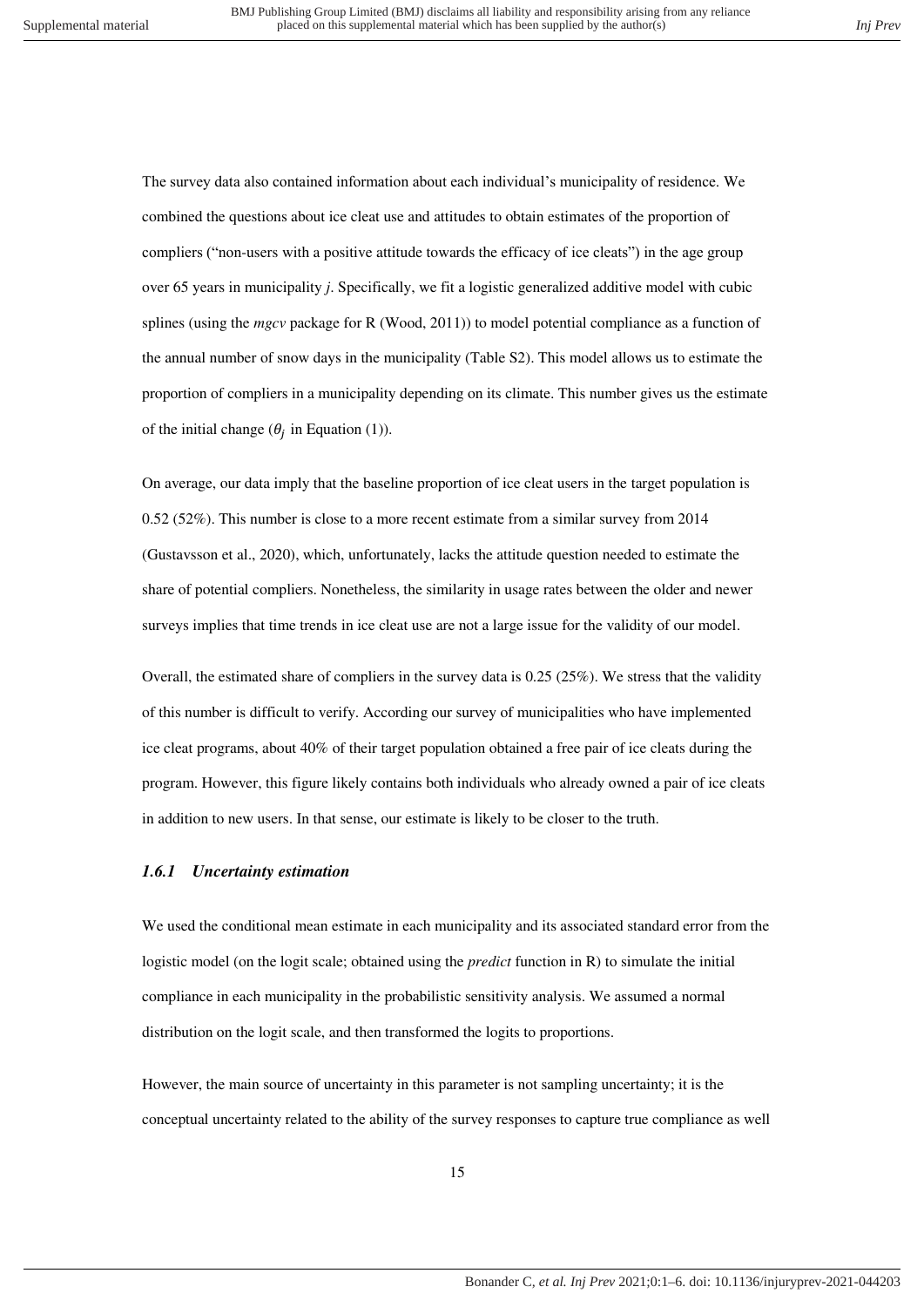as uncertainty in the actual causal effect of ice cleat programs on ice cleat use. While we believe that our estimates are closer to the truth than simply assuming that all non-users will begin to use ice cleats as a consequence of the program, our model may still severely overestimate the true number of compliers. In our deterministic sensitivity analysis, we therefore consider an extreme scenario in which the average compliance is considerably lower (5%) than our model-based estimates (25%).

## <span id="page-15-0"></span>*1.6.2 Strengths and limitations*

#### *Strengths:*

- Our compliance estimates are based on empirical data from a Swedish sample (i.e., are contextually relevant) and have indirect support in behavior change theories related to injury prevention.
- The estimates should reflect a subpopulation of individuals who would pick up a free pair of ice cleats upon being offered, which may consist of both true compliers (new users) and previous users.
- The estimates are likely a more accurate representation of the true number of compliers than assuming that all current non-users would starting using ice cleats as a consequence of an ice cleat distribution program.
- We can model the share of potential compliers as a function of local climate.

#### *Limitations:*

- Our definition of potential compliers has uncertain concept validity with respect to true compliers (which is probably a subset of the share of estimated compliers in our data). This may lead to overestimated intervention effects.
- True compliance may also depend on factors other than climate (such as factors related to the quality of implementation or other contextual factors).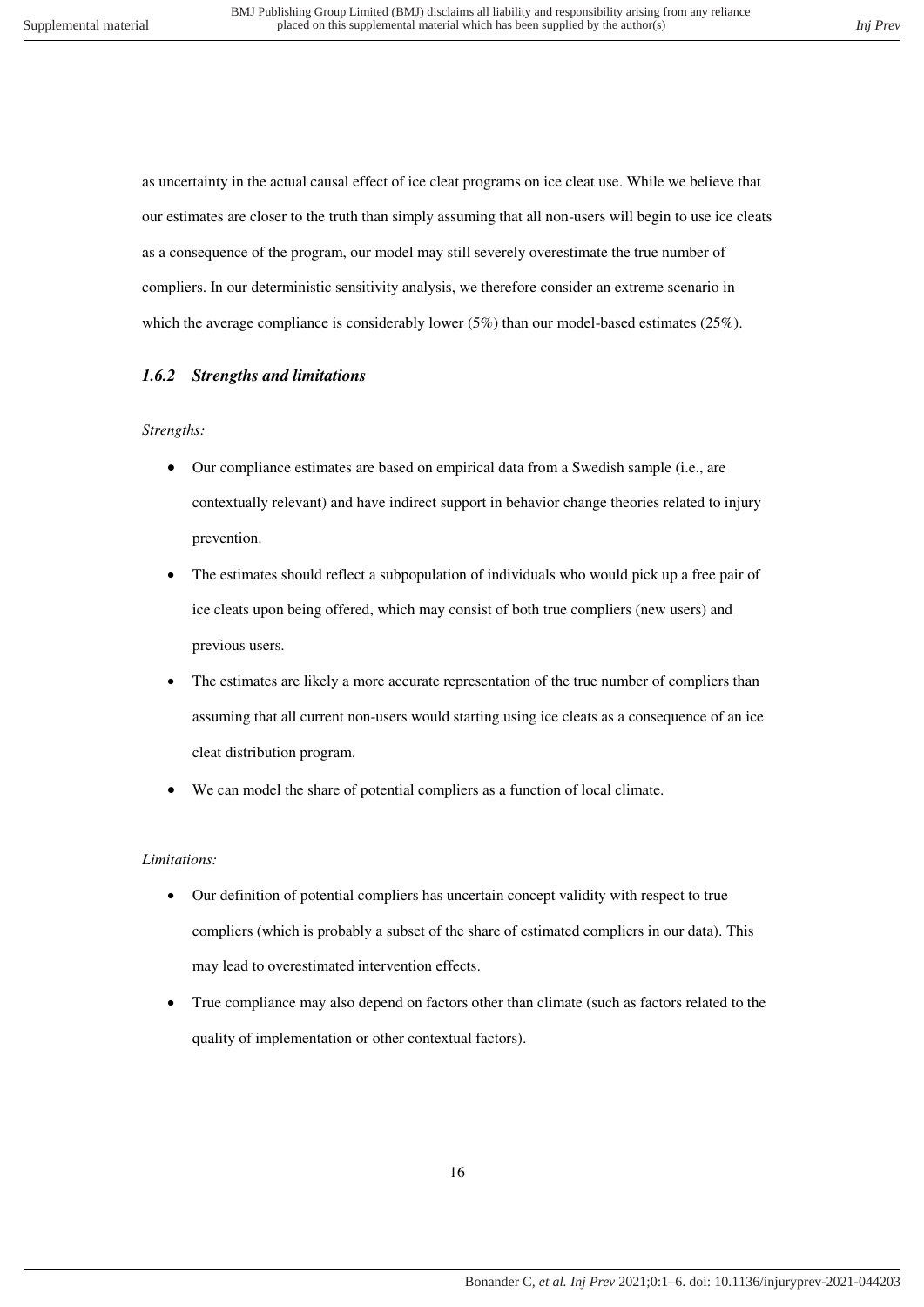#### <span id="page-16-0"></span>**1.7 Estimation of the share of potential compliers – change over time**

Quasi-experimental evidence from Gothenburg suggests that the effect of ice cleat programs may taper off after the first year (Bonander & Holmberg, 2019). The estimated impact in Gothenburg was relatively large in the first year after implementation (-45%). However, the long-term impact as smaller when averaged over a four-year period  $(-10\%)$ .

We include this dynamic in our model via the time-varying parameter  $\omega_t$  in Equation (1). Assuming that the reduced effect can be explained by a reduction in the share of compliers over time (i.e., that ice cleat use returns to its previous levels after a certain period of time), we calibrated a monotonically decreasing *compliance curve* to data and estimates from Gothenburg. According to our model, the expected initial in Gothenburg is  $\theta_i = 0.291$ . Assuming a *RR* of 0.45 for the effect of ice cleats (see separate section above), a simple pattern where compliance decreases by  $\theta_i * 0.75$  in the second year,  $\theta_i * 0.50$  in the third year and  $\theta_i * 0.25$  calibrates well to the estimated 4-year impact in Gothenburg. To err on the conservative side, we assume that the effect is gone after this point. Thus, we set  $\omega_t$  to 1, 0.75, 0.5 and 0.25 for years 1,2,3 and 4 and 0 for years 5 and beyond in Equation (1).

#### <span id="page-16-1"></span>*1.7.1 Uncertainty estimation*

In our deterministic sensitivity analysis, we also considered a scenario where the effect on ice cleat use is limited to the first year.

## <span id="page-16-2"></span>*1.7.2 Strengths and limitations*

*Strengths:* 

 The compliance curve is calibrated to empirical estimates based on a difference-in-differences study of an ice cleat distribution program in Gothenburg.

*Limitations:*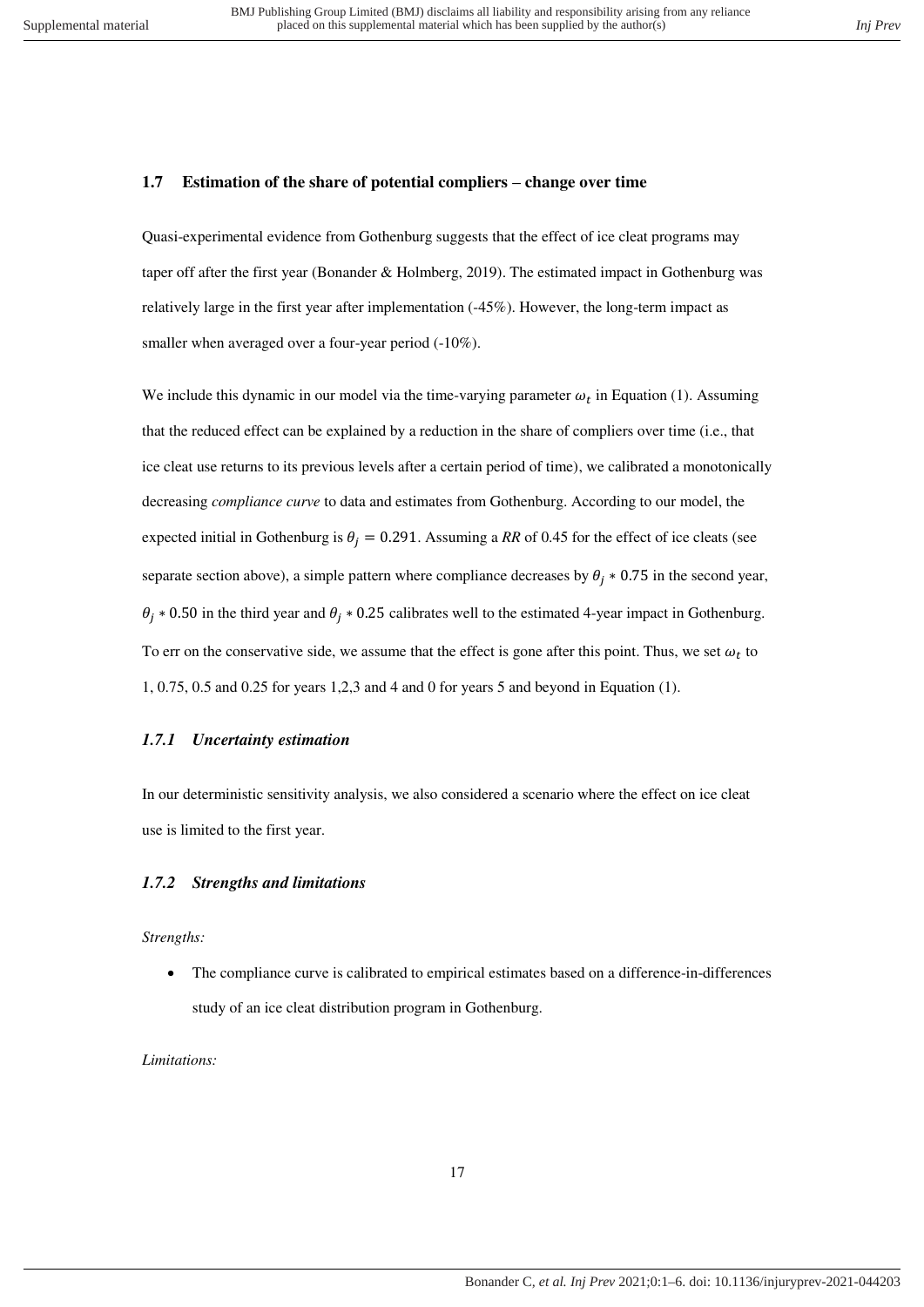• The true shape of the compliance curve is unknown and may vary depending on local contextual characteristics as well as factors related to the implementation of the program (e.g., degree of success in distribution, reach and communication).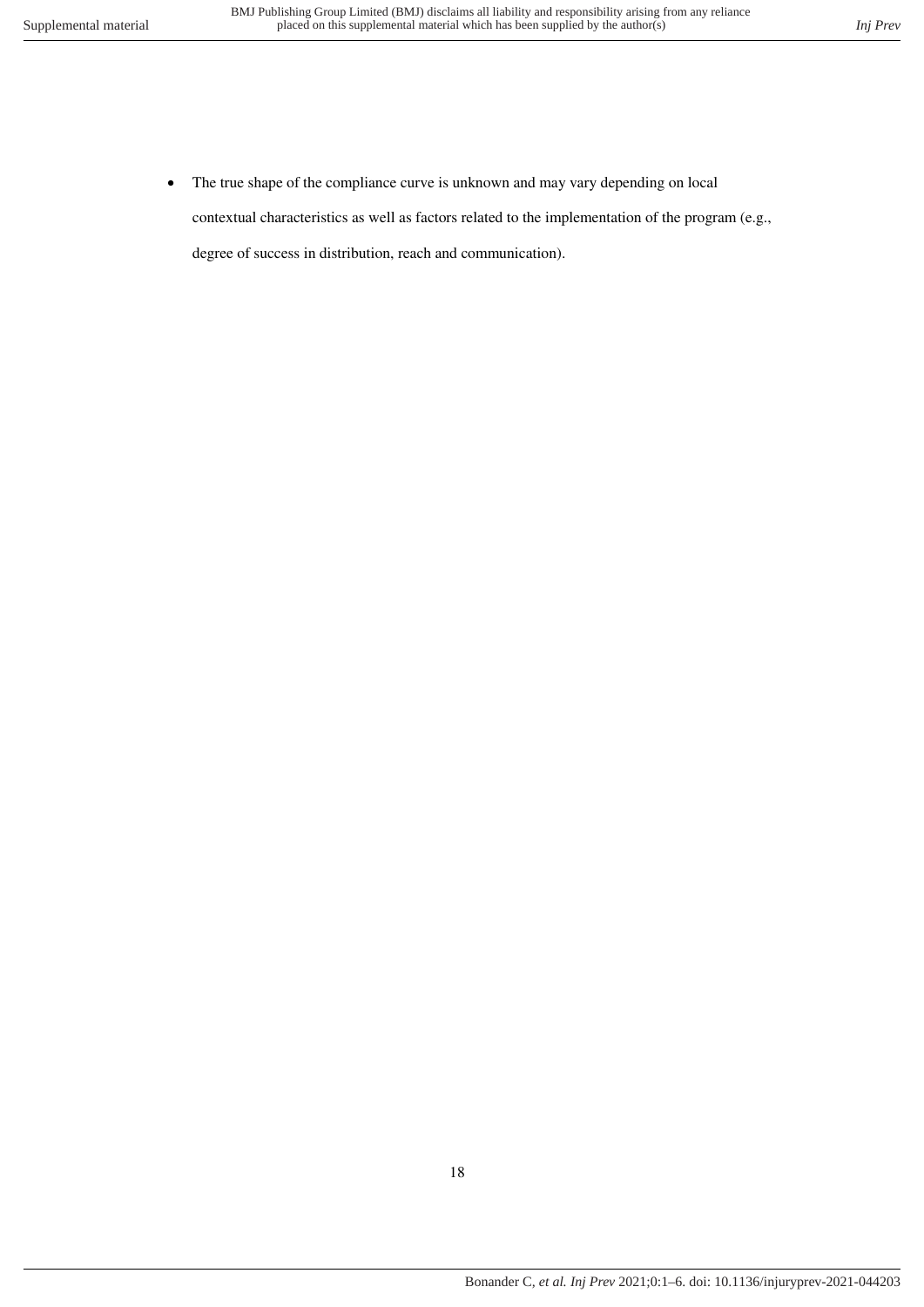# <span id="page-18-0"></span>**2 Supplementary figures**



<span id="page-18-1"></span>Figure S1. Distribution of reported program costs from 34 municipalities with existing or previous ice cleat distribution programs.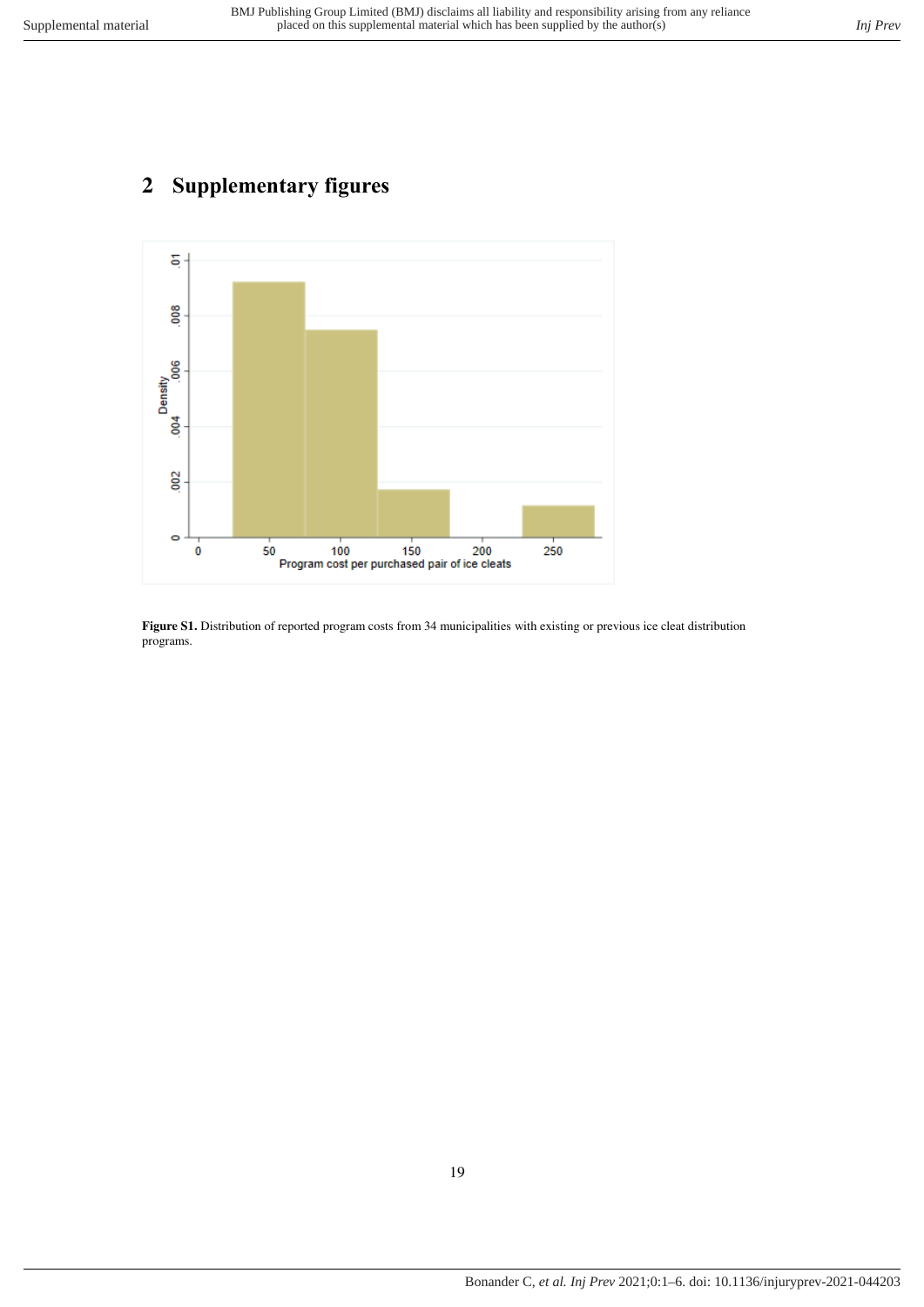

<span id="page-19-0"></span>Figure S2. Distribution of reported program costs by groups based on cost item reporting quality.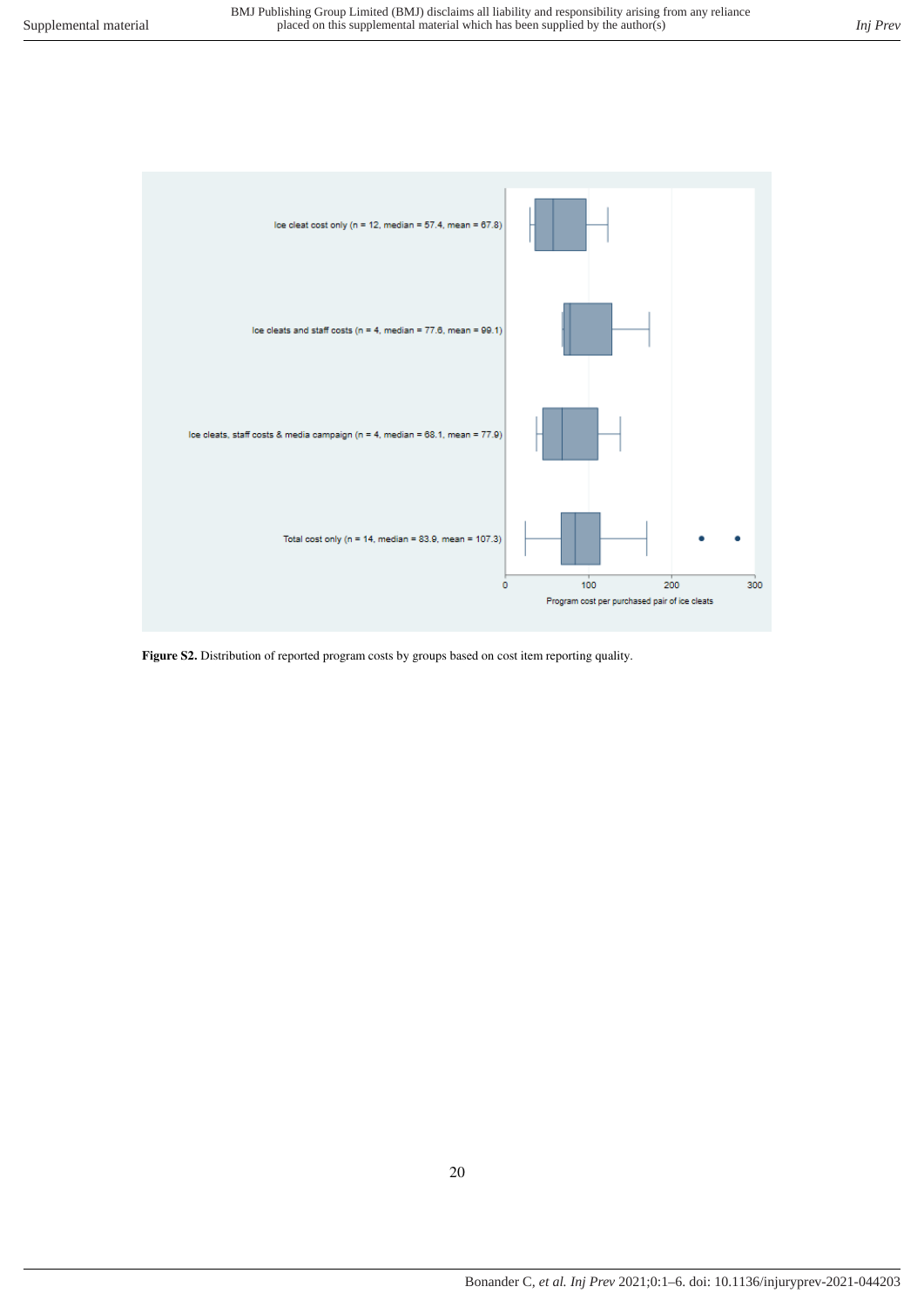

<span id="page-20-0"></span>**Figure S3.** Number of patients (65+ years) treated at outpatient or inpatient facilities for snow or ice-related fall injuries (International Classification of Diseases [ICD-10] external cause code: W00) in Sweden by age group over the period 2008 to 2017. Data source: National Board of Health and Welfare (National Patient Register; Public data access at [https://sdb.socialstyrelsen.se/if\\_ska/val.aspx \[](https://sdb.socialstyrelsen.se/if_ska/val.aspx)accessed 2021-02-16]).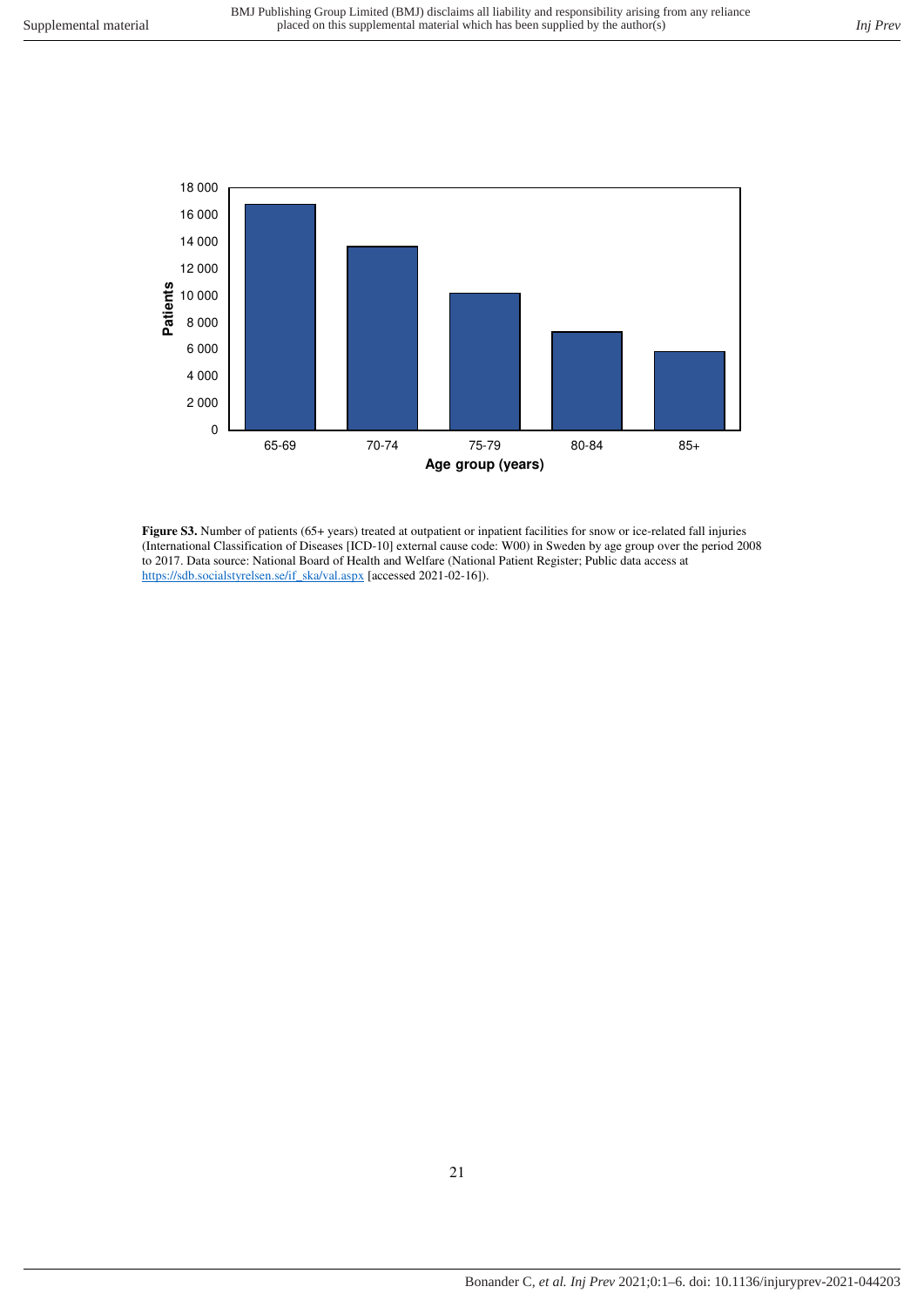

<span id="page-21-0"></span>Figure S4. Effect plots for the smooth terms in the negative binomial generalized additive model predicting municipalityspecific injury rates. Red lines represent point estimates and their 95% confidence intervals. Dots are residuals.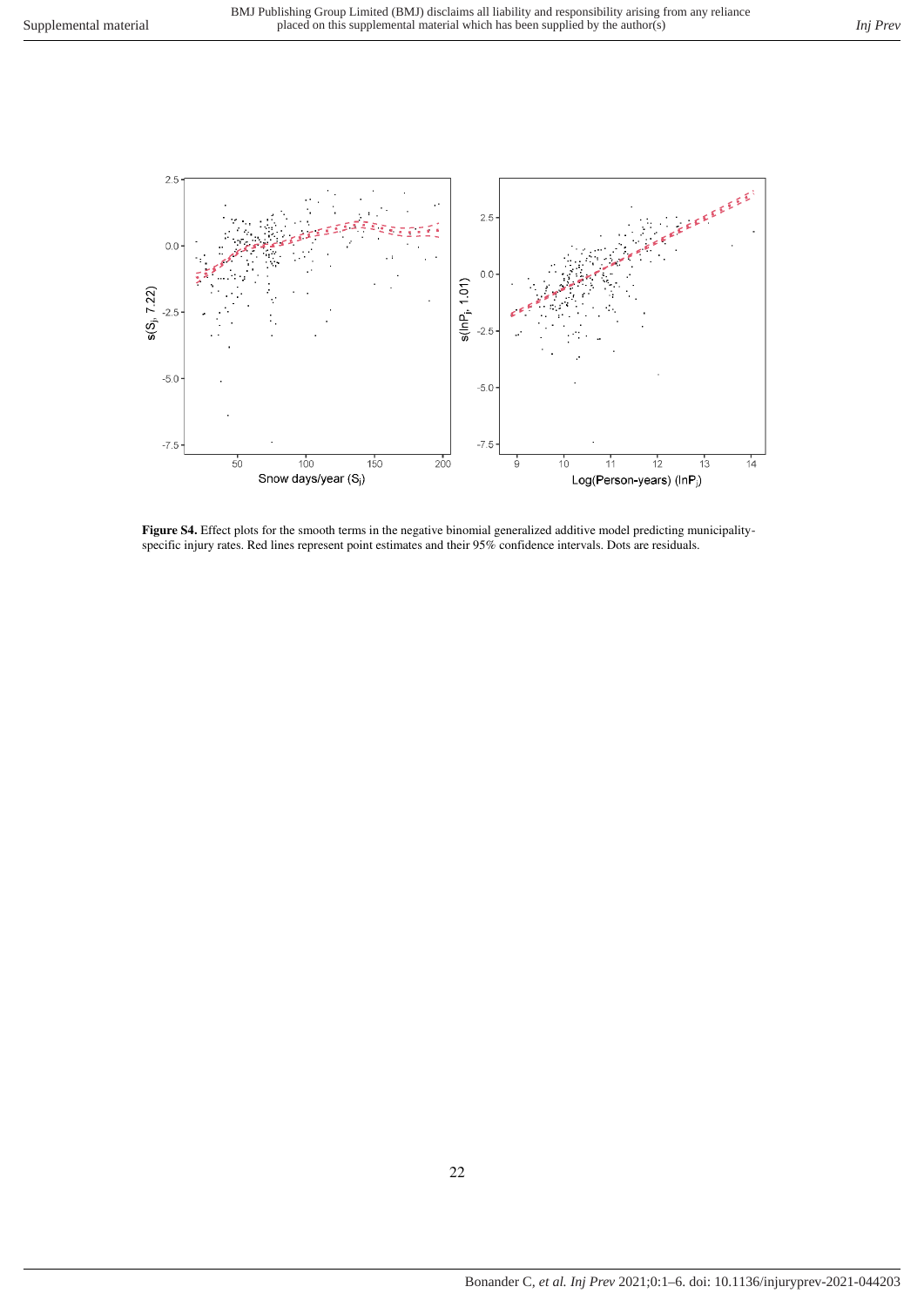

<span id="page-22-0"></span>**Figure S5.** Year-to-year variability in patients treated at inpatient facilities for snow or ice-related fall injuries in Sweden around an average year in the period 2001 to 2019 (1 on the y-axis; multiplicative scale).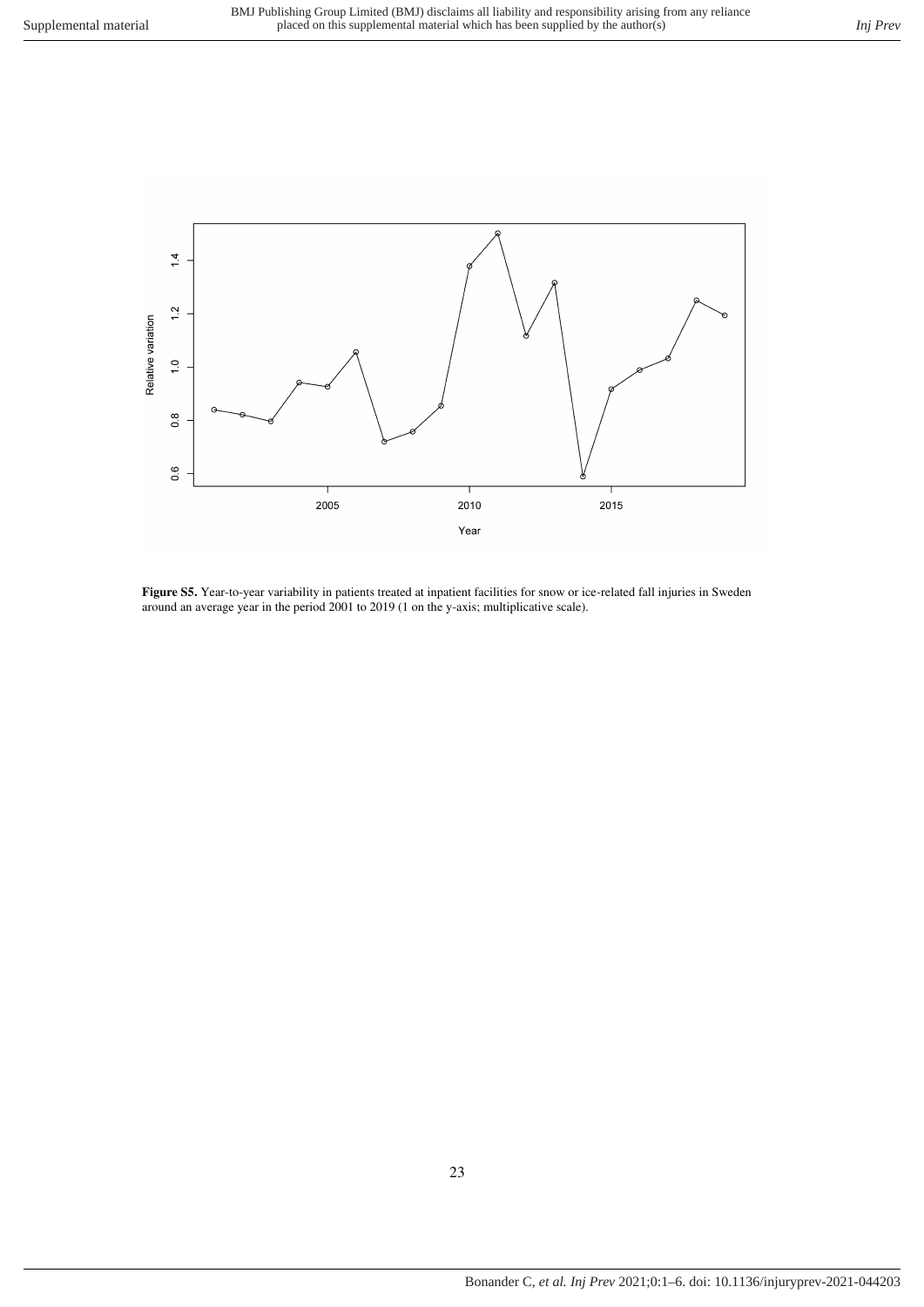

<span id="page-23-0"></span>**Figure S6***.* Effect plot for the smooth term in the logistic generalized additive model predicting the probability for compliance with ice cleat programs. Red lines represent point estimates and their 95% confidence intervals. Dots are residuals.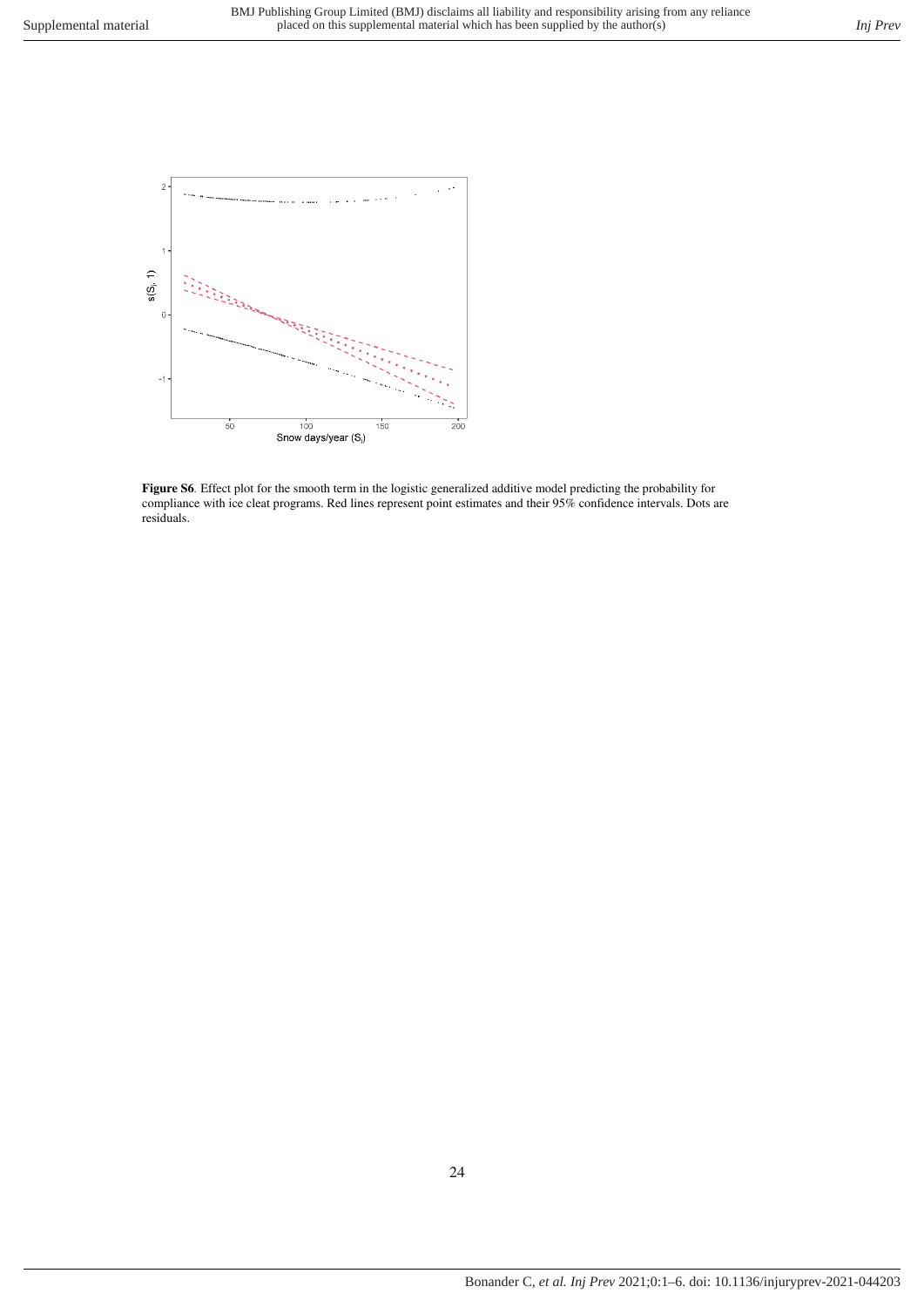# <span id="page-24-1"></span><span id="page-24-0"></span>**3 Supplementary tables**

**Table S1.** Model output from the negative binomial generalized additive model predicting ice and snow-related injury rates in Swedish municipalities based on annual number of snow days and the logarithm of the person-years of observation.

| <b>Parametric coefficients</b> | <b>Estimate</b>     | <b>Standard error</b>     | p-value                               |
|--------------------------------|---------------------|---------------------------|---------------------------------------|
| $\alpha$                       | 4.89                | 0.02                      | < 0.001                               |
| <b>Smooth terms</b>            | EDF*                |                           | p-value                               |
| $f(S_j)$                       | 7.22                |                           | < 0.001                               |
| $f(\ln P_i)$                   | 1.01                |                           | < 0.001                               |
| <b>Model information</b>       | <b>Observations</b> | <b>Deviance explained</b> | <b>Negative binomial</b><br>parameter |
|                                | 290                 | 92.9%                     | 14.57                                 |

\*Estimated degrees of freedom for smooth terms, see Figure S4 for a visual representation.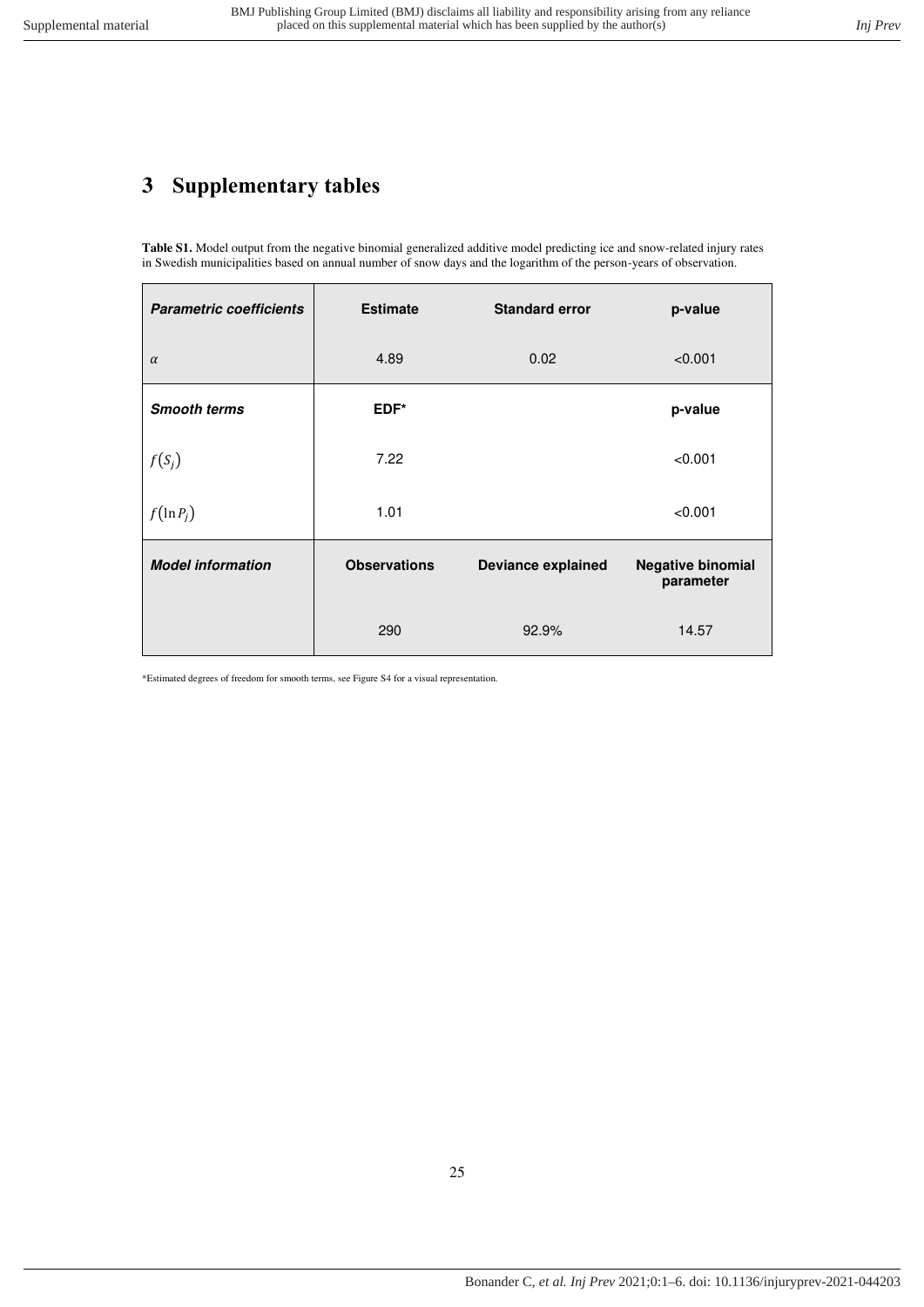<span id="page-25-0"></span>**Table S2.** Model output from the logistic generalized additive model predicting the probability for compliance with ice cleat programs among older adults (65+ years) in Sweden based on the annual number of snow days in their municipality of residence.

| <b>Parametric coefficients</b> | <b>Estimate</b>     | <b>Standard error</b>     | p-value |
|--------------------------------|---------------------|---------------------------|---------|
| $\alpha$                       | $-1.14$             | 0.03                      | < 0.001 |
| <b>Smooth terms</b>            | EDF*                |                           | p-value |
| $f(S_j)$                       | 1.003               |                           | < 0.001 |
| <b>Model information</b>       | <b>Observations</b> | <b>Deviance explained</b> |         |
|                                | 4608                | 1.5%                      |         |

\*Estimated degrees of freedom for smooth term, see Figure S6 for a visual representation.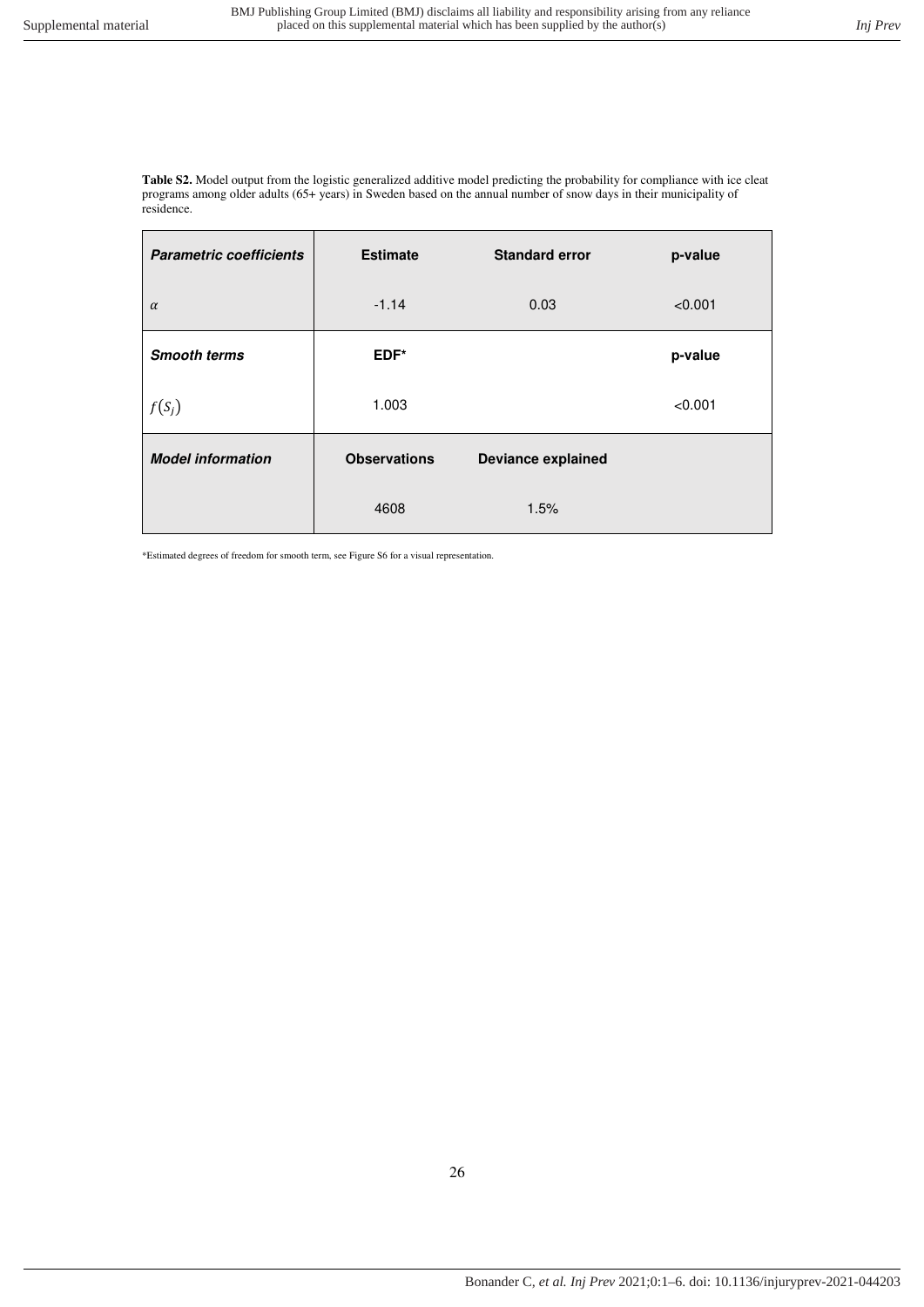# <span id="page-26-0"></span>**4 References**

- Bonander, C., & Holmberg, R. (2019). Estimating the effects of a studded footwear subsidy program on pedestrian falls among older adults in Gothenburg, Sweden. *Accident Analysis & Prevention*, *132*, 105282. https://doi.org/10.1016/j.aap.2019.105282
- Gielen, A. C., & Sleet, D. (2003). Application of behavior-change theories and methods to injury prevention. *Epidemiologic Reviews*, *25*, 65–76. https://doi.org/10.1093/epirev/mxg004
- Gustavsson, J., Nilson, F., & Bonander, C. (2020). Individual and contextual factors associated with the use of anti-slip devices according to a Swedish national survey. *Journal of Transport & Health*, *17*, 100865. https://doi.org/10.1016/j.jth.2020.100865
- Ludvigsson, J. F., Almqvist, C., Bonamy, A.-K. E., Ljung, R., Michaëlsson, K., Neovius, M., Stephansson, O., & Ye, W. (2016). Registers of the Swedish total population and their use in medical research. *European Journal of Epidemiology*, *31*(2), 125–136. https://doi.org/10.1007/s10654-016-0117-y
- Ludvigsson, J. F., Andersson, E., Ekbom, A., Feychting, M., Kim, J.-L., Reuterwall, C., Heurgren, M., & Olausson, P. O. (2011). External review and validation of the Swedish national inpatient register. *BMC Public Health*, *11*, 450. https://doi.org/10.1186/1471-2458-11-450
- McKiernan, F. E. (2005). A simple gait-stabilizing device reduces outdoor falls and nonserious injurious falls in fall-prone older people during the winter. *Journal of the American Geriatrics Society*, *53*(6), 943–947. https://doi.org/10.1111/j.1532-5415.2005.53302.x
- Olofsson, S., Gralén, K., Macheridis, K., Welin, K.-O., Persson, U., & Hultkrantz, L. (2016). *Personskadekostnader och livskvalitetsförlust till följd av vägtrafikolyckor och fotgängarolyckor singel. Sammanfattning av resultat* (No. 6; IHE Rapport). Lund University. https://ihe.se/publicering/sammanfattning-personskadekostnader-och-livskvalitetsforlust/